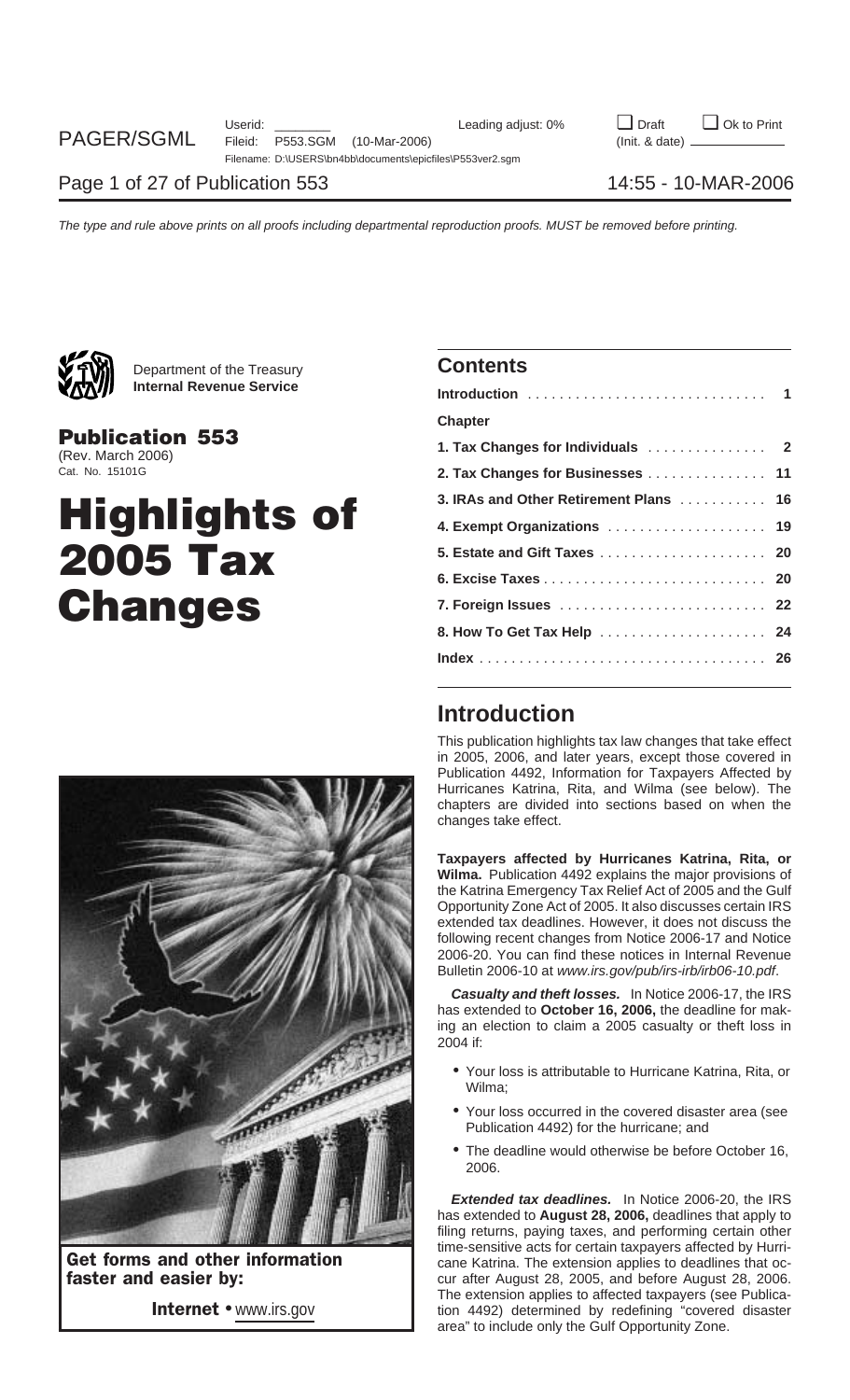**Adjusting your withholding or estimated tax payments for 2006.** If your tax for 2006 will be more or less than your **for 2006.** If your tax for 2006 will be more or less than your **1.1.**<br>2005 tax, you may need to adjust your withholding or estimated tax payments accordingly. If your tax will decrease, you can get the benefit of lower taxes throughout **Tax Changes for** the year. If you will owe more tax, you can avoid a penalty when you file your tax return.

See the following table for forms and publications that will help you adjust your withholding or estimated tax payments. See chapter 8 for information on ordering forms and publications. **2005 Changes**

| To adjust your                   | Get Form                                                   | <b>And Publication</b>                                     |
|----------------------------------|------------------------------------------------------------|------------------------------------------------------------|
| Withholding                      | W-4, Employee's<br>Withholding<br>Allowance<br>Certificate | 919, How Do I<br>Adjust My Tax<br>Withholding?             |
| <b>Estimated tax</b><br>payments | <b>1040-ES, Estimated</b><br>Tax for Individuals           | <b>505, Tax</b><br>Withholding and<br><b>Estimated Tax</b> |

**Photographs of missing children.** The Internal Reve-<br>nue Service is a proud partner with the National Center for <br>**•••** Child tax credits. Missing and Exploited Children. Photographs of missing • Credit for child and dependent care expenses. children selected by the Center may appear in this publication on pages that would otherwise be blank. You can help In general, all four of the following tests must be met to bring these children home by looking at the photographs claim someone as a qualifying child.

ments about this publication and your suggestions for tives.<br>future editions.

Business Forms and Publications Branch

must be included in the address.) Put "Publications Com- divorced ment" on the subject line ment" on the subject line.

Although we cannot respond individually to each email,<br>we do appreciate your feedback and will consider your<br>comments as we revise our tax products.<br>Althousider your time on the tax benefit) to be your qualifying child.

## **New Definition of a Qualifying Child**

Beginning in 2005, the same definition of "qualifying child" applies, with some exceptions, for each of the following tax benefits.

- **Dependency exemption.**
- Head of household filing status.
- Earned income credit (EIC).
- 
- 

and calling 1-800-THE-LOST (1-800-843-5678) if you rec-<br>ognize a child.<br>**Comments and suggestions.** We welcome your com-<br>**Comments and suggestions.** We welcome your com-<br>brother, stepsister, or a descendant of one of these

future editions. An eligible foster child is any child who is placed with You can write to us at the following address: you by an authorized placement agency or by judgment, decree, or other order of any court of competent jurisdic-<br>
Internal Revenue Service<br>  $\begin{array}{ccc}\n\text{total} & \text{total} \\
\text{total} & \text{total} \\
\text{total} & \text{total}\n\end{array}$ 

SE:W:CAR:MP:T:B **Residency test.** The child must live with you for more 1111 Constitution Ave. NW, IR-6406 than half the year. Temporary absences for special circum-Washington, DC 20224 stances, such as for school, vacation, medical care, military service, or business, count as time lived at home. A We respond to many letters by telephone. Therefore, it child who was born or died during the year is considered to would be helpful if you would include your daytime phone have lived with you for the entire year if your home was the number, including the area code, in your correspondence. child's home for the entire time he or she was alive during You can email us at *\*taxforms@irs.gov.* (The asterisk be year. Also, exceptions apply, in certain cases, for \*taxforms@irs.gov. (The asterisk be included in the address.) Put "Publications Com-

**Dependency exemption, head of household filing** status, and EIC. For purposes of these tax benefits, a child must be under age 19 at the end of the year, or under age 24 at the end of the year if a student, or any age if permanently and totally disabled.

**Child tax credit.** For purposes of the child tax credit, a child must be under the age of 17 at the end of the year.

**Credit for child and dependent care expenses.** For purposes of the credit for child and dependent care expenses, a child must be under the age of 13. The child can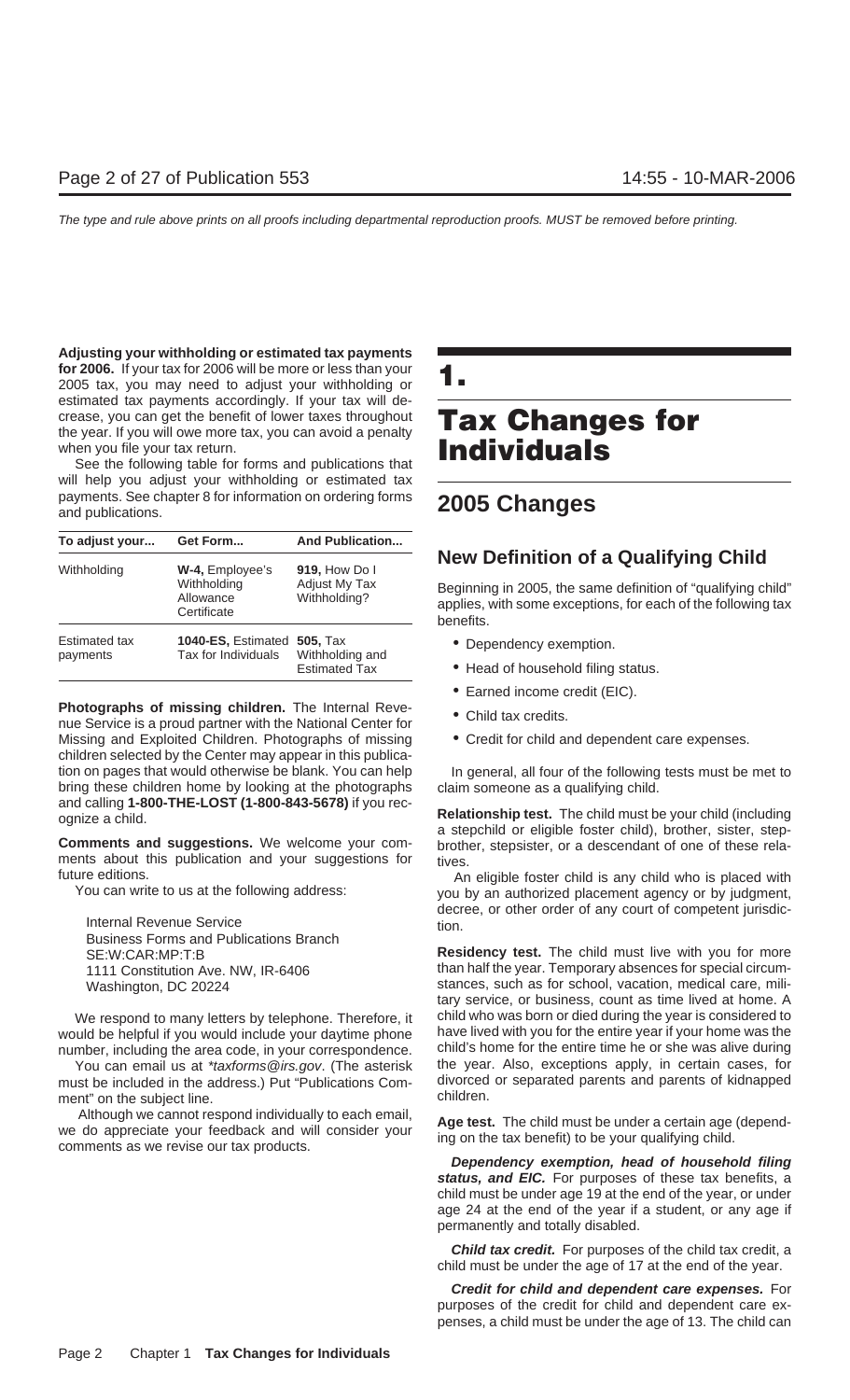be any age if he or she was not able to care for himself or "considered unmarried" and you paid over half the cost of herself and lived with you for more than half the year. keeping up a home:

**Support test.** The child cannot have provided over half of his or her own support during the year. For the definition of support, see Publication 501, Exemptions, Standard De-<br>duction, and Filing Information.<br>**Exception.** 

**More information.** For more information about head of<br>household filing status or claiming an exemption for a<br>qualifying child or other dependent, see Publication 501.<br>For more information about the other tax benefits affe publication as follows. b. Any other person whom you can claim as a de-

- Publication 596, Earned Income Credit (EIC). Publication 596, Earned Income Credit (EIC).
- 
- person who is your dependent only because: Publication 503, Child and Dependent Care Expenses. • He or she lived with you for the entire year, or

## under a multiple support agreement. **Dependency Exemption**

not your "qualifying child" may still qualify as your depen-<br>dent as a "qualifying relative". To claim the dependency be your qualifying child for purposes of head of household dent as a "qualifying relative". To claim the dependency be your qual<br>exemption for a qualifying relative, the person cannot be filing status. exemption for a qualifying relative, the person cannot be the qualifying child of any other person and the other tests<br>discussed in Publication 501 must be met.<br>is filed only as a claim for refund and no tax liability



cannot claim any dependents on your return.

## **Special Rule for Divorced and** exception applies for certain adopted children. **Separated Parents**

For purposes of the special rule for divorced or separated **Qualifying Widow(er) Filing Status**<br>parents that applies to the dependency exemption and the<br>child tax credits, the custodial parent is the parent having Beginnin child tax credits, the custodial parent is the parent having Beginning in 2005, a foster child no longustion of the vear. Custody, for this use qualifying widow er) filing status. custody for the greater part of the year. Custody, for this purpose, means the child lives in the parent's main home. The noncustodial parent is the parent who is not the custo- **New Form 8901** dial parent. Under this special rule, a child can be treated as the qualifying child or qualifying relative of the noncus-<br>
Use new Form 8901, Information on Qualifying Children<br>
todial parent if he or she attaches to his or her tax return<br>
Who Are Not Dependents, to give the IRS in todial parent if he or she attaches to his or her tax return Who Are Not Dependents, to give the IRS information on<br>Form 8332 (or a similar statement containing the same any qualifying child for the child tax credit if the information) signed by the custodial parent. Other condi- your dependent. Complete and file Form 8901 if your tions must be met and an exception applies to certain qualifying child is not your dependent because either of the pre-1985 instruments. See the January 2006 revision of following applies. Form 8332, Release of Claim to Exemption for Child of<br>Divorced or Separated Parents, for more information. <br>as a dependent on someone else's 2005 return.

In general, you can use head of household filing status a claim for a refund and no tax liability would exist only if, as of the end of the year, you were unmarried or for either spouse if they had filed separate returns).

- 
- -
	-

• Publication 972, Child Tax Credit. But you cannot use head of household filing status for a

- 
- You are entitled to claim him or her as a dependent

A person who used to qualify as your dependent but who is **Married child.** If your qualifying child is married at the end

- If you are a dependent of another person, you would exist for either spouse if they had filed sepa-<br>cannot claim any dependents on your return.
	- The child must be a U.S. citizen, U.S. national, or a resident of the United States, Canada, or Mexico. An

any qualifying child for the child tax credit if the child is not

- 
- **Head of Household Filing Status** Your qualifying child is married and files a joint return for 2005 (unless that joint return is filed only as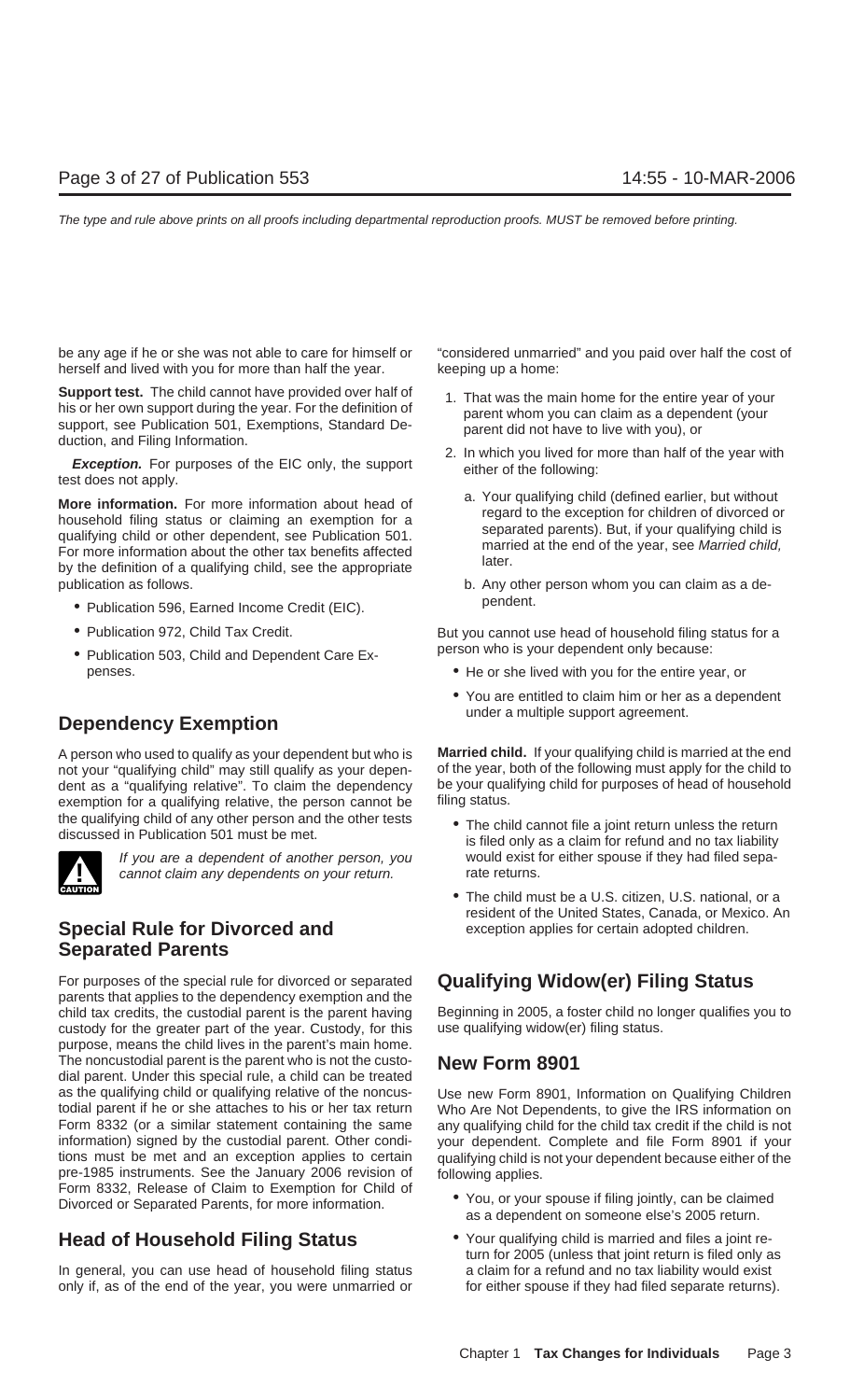## **Earned Income Amount for Additional Rules for California Domestic Child Tax Credit Partners**

figure the additional child tax credit has increased to \$11,000. his or her personal services on his or her own return. This

For social security tax, the maximum amount of 2005 registered domestic partner cannot report half the com-<br>wages subject to the tax has increased to \$90,000. For bined income earned by the individual and his or her<br>Medica

## **Income Limits Increased for Gain From Empowerment Zone Reduction of Education Savings Bond Exclusion** Exclusion **Exclusion** You generally can exclude up to 50% of your gain on the

For 2005, the amount of your interest exclusion is phased<br>out if your filing status is married filing jointly or qualifying<br>widow(er) and your modified adjusted gross income<br>(MAGI) is between \$91,850 and \$121,850. You cann

For all other filing statuses, your interest exclusion is the set of that dualified phased out if your MAGI is between \$61,200 and \$76,200.<br>You cannot take a deduction if your MAGI is \$76,200 or  $\frac{1}{1}$  as an empowerment more. For more information, see chapter 10 in Publication 2. You acquired the stock after December 21, 2000. 970, Tax Benefits for Education. The method of the metal item (1) will still be met if the corporation ceased to

diem or other periodic basis under a long-term care insur-<br>ance contract has increased for 2005. The limit applies to<br>the total of these payments and any accelerated death<br>benefits made on a *per diem* or other periodic ba

Under this limit, the excludable amount for any period is figured by subtracting any reimbursement received **Health Savings Account (HSA)** (through insurance or otherwise) for the cost of qualified long-term care services during the period from the larger of the following amounts. For 2005, the maximum HSA deduction has increased to

- 
- 

Long-Term Care Insurance Contracts, and its instructions Health Savings Accounts and Other Tax-Favored Health for more information. The property of the plans.

For 2005, the minimum earned income amount used to A registered domestic partner in California must continue<br>figure the additional child tax credit has increased to to report all wages, salaries, and other compensation for reporting requirement was not changed by the California **Social Security and Medicare Taxes** Domestic Partners Rights and Responsibilities Act of **Social Security and Medicare Taxes** 2003, which took effect on January 1, 2005. Therefore, a

# (Circular E), Employer's Tax Guide. **Increased Section 1202 Exclusion for**

- 
- 

**Increase in Limit on Long-Term Care** acquired the 5-year period that begins on the date you acquired the stock. However, the gain that qualifies for the **and Accelerated Death Benefits** 60% exclusion cannot be more than the gain you would **Exclusion**<br> **Exclusion**<br> **Exclusion**<br> **Exclusion**<br> **Exclusion**<br> **Exclusion**<br> **Exclusion** 

The limit on the exclusion for payments made on a per<br>
The part of the gain that is included in income is 28%<br>
digm or other periodic bacis under a long term care incurant rate gain. See Capital Gain Tax Rates in chapter 4

• The cost of qualified long-term care services during \$2,650 (\$5,250 for family coverage). The maximum addi-<br>tional deduction for individuals 55 or older has increased to<br>\$600. For HSA purposes, the minimum annual deducti of a high deductible health plan remains at \$1,000 (\$2,000 any period in 2005). The same state of the maximum out-of-pocket expenses limit has increased to \$5,100 (\$10,200 for family See Section C of Form 8853, Archer MSAs and coverage). For more information, see Publication 969,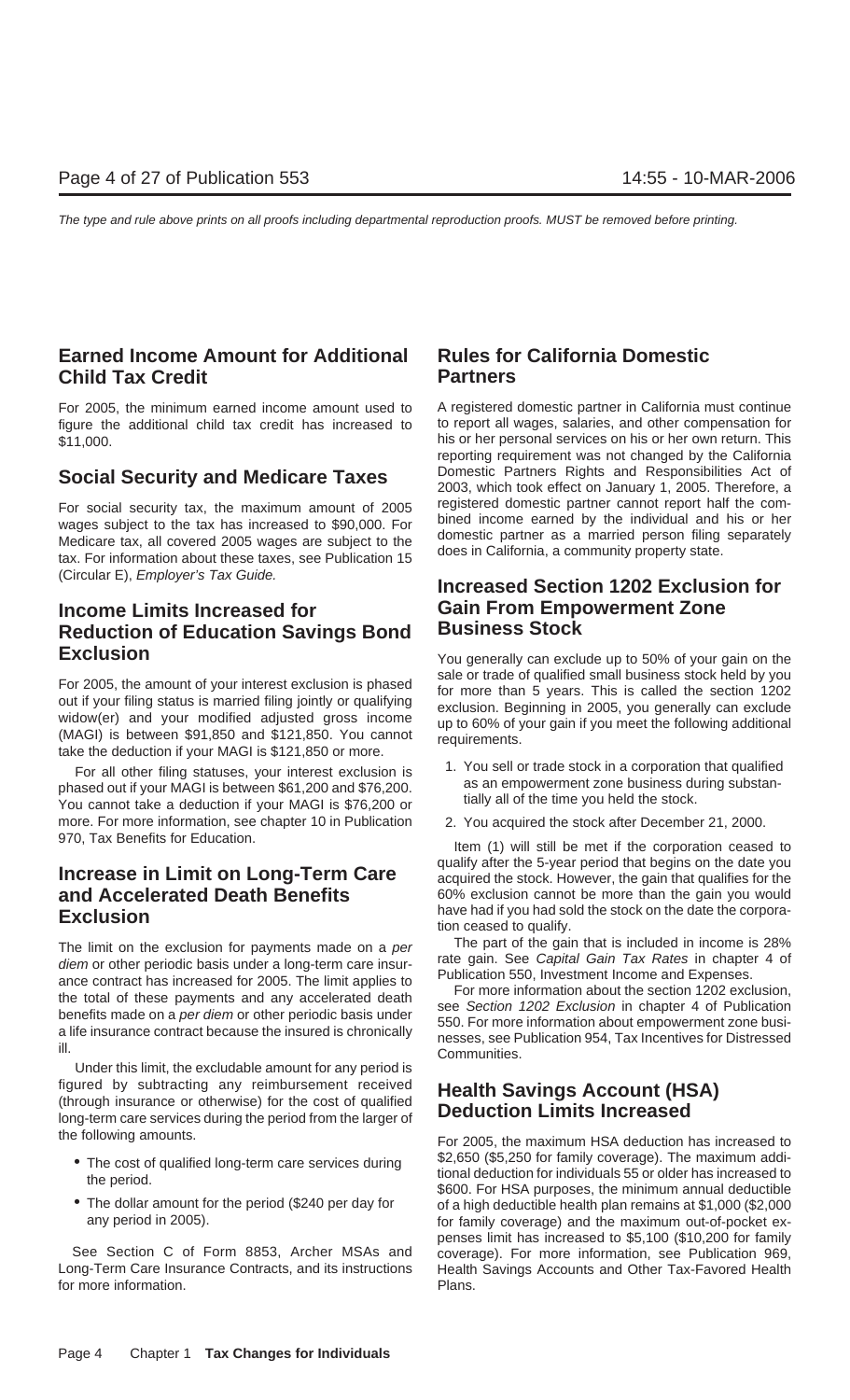For 2005, the minimum annual deductible of a high deduct-<br> ible health plan has increased to \$1,750 (\$3,500 for family coverage). The maximum annual deductible of a high **Alternative Minimum Tax (AMT)** deductible health plan has increased to \$2,650 (\$5,250 for family coverage). The maximum out-of-pocket expenses The following changes to the AMT went into effect for limit has increased to \$3,500 (\$6,450 for family coverage). 2005. For more information, see Form 6251, Alternative<br>For more information, see Publication 969. Minimum Tax—Individuals, and its instructions.

## **Loan Interest Deduction Details and** *Domestic production activities deduction.* **The domes-**

For 2005, the amount of the student loan interest deduc-<br>tion is phased out if your filing status is married filing jointly<br>and your modified adjusted gross income (MAGI) is be-<br>differentiative tax net operating loss deduc tween \$105,000 and \$135,000. You cannot take the de- **Farmers and fishermen.** The foreign tax credit of a duction if your MAGI is \$135,000 or more. For all other farmer or fisherman using income averaging on Schedule<br>filing statuses, the income limits have not changed. For Jno longer needs to be refigured for the AMT. This cha filing statuses, the income limits have not changed. For J no longer needs to be more information see chanter 4 in Publication 970 more information, see chapter 4 in Publication 970.

deductions on Schedule A (Form 1040) is, in most cases, higher for 2005. The amount depends on your filing status, **Katrina additional exemption amount.** The additional whether you are 65 or older or blind, and whether an exemption amount on line 2 of Form 8914, Exemption exemption exemption can be claimed for you by another person. The Amount for Taxpayers Housing Individuals Displaced by<br>2005 Standard Deduction Tables are shown in Publication Hurricane Katrina for providing housing for a person dis 2005 Standard Deduction Tables are shown in Publication Hurricane Katrina, for providing housing for a person dis-

preference item. If your adjusted gross income is above a certain amount, you may lose part of your itemized deductions. In 2005, <br>
this amount has increased to \$145,950 (\$72,975 if married qualified GO Zone property that is eligible for the this amount has increased to \$145,950 (\$72,975 if married filing separately). See the instructions for Schedule A special depreciation allowance. (Form 1040), line 28, for more information on figuring the • The 90% limit on the ATNOLD does not apply to the amount you can deduct.

(figured without regard to the ATNOLD and the do- The amount you can deduct for each exemption has in- mestic production activities deduction). creased to \$3,200 in 2005.

You lose all or part of the benefit of your exemptions if your adjusted gross income is above a certain amount. Income Limits Increased for Hope and<br>The amount at which the phaseout begins depends on Lifetime Learning Credits<br>your filing status. For 2005, the phaseout begins at:

- 
- 
- 
- 

**Archer MSA Deduction Limits**<br> **If** your adjusted gross income is above the amount for your<br> **Increased** filing status, use the Deduction for Exemptions Worksheet **Increased** in the Form 1040 or Form 1040A instructions to figure the

Minimum Tax—Individuals, and its instructions.

**Exemption amount for a child.** The minimum exemption **Income Limits Increased for Student** amount for a child under age 14 has increased to \$5,850.

**AMT foreign tax credit 90% limit repealed.** You gener-**Standard Deduction Amount** ally can use your entire AMT foreign tax credit to reduce **Increased Increased Increased ning before 2005**, the amount of alternative minimum tax **Increased** ning before 2005, the amount of alternative minimum tax The standard deduction for people who do not itemize foreign tax credit was generally limited to 90% of your deductions on Schedule A (Form 1040) is in most cases pre-credit tentative minimum tax.

placed by Hurricane Katrina is allowable for the AMT.

**Culf Opportunity (GO) Zone.** The following changes ap-<br>
ply to the AMT.

- **Increased** *Increased Increased Increased Increased Increased Increased Increased Increased Increased Inferential Interest on qualified GO Zone bonds is not a tax* 
	-
- Zone losses. Such portion can be applied to offset **Exemption Amount Increased** up to 100% of alternative minimum taxable income

For 2005, the amount of your Hope or lifetime learning • \$109,475 for married persons filing separately, credit is phased out if your modified adjusted gross income • \$145,950 for single individuals, (MAGI) is between \$43,000 and \$53,000 (\$87,000 and \$53,000 and \$53,000 and \$53,000 and \$107,000 if you file a joint return). You cannot claim an \$107,000 if you file a joint return). You cannot claim an • \$182,450 for heads of household, and education credit if your MAGI is \$53,000 or more • \$218,950 for married persons filing jointly or qualify- (\$107,000 or more if you file a joint return). For more ing widow(er)s. information, see chapters 2 and 3 in Publication 970.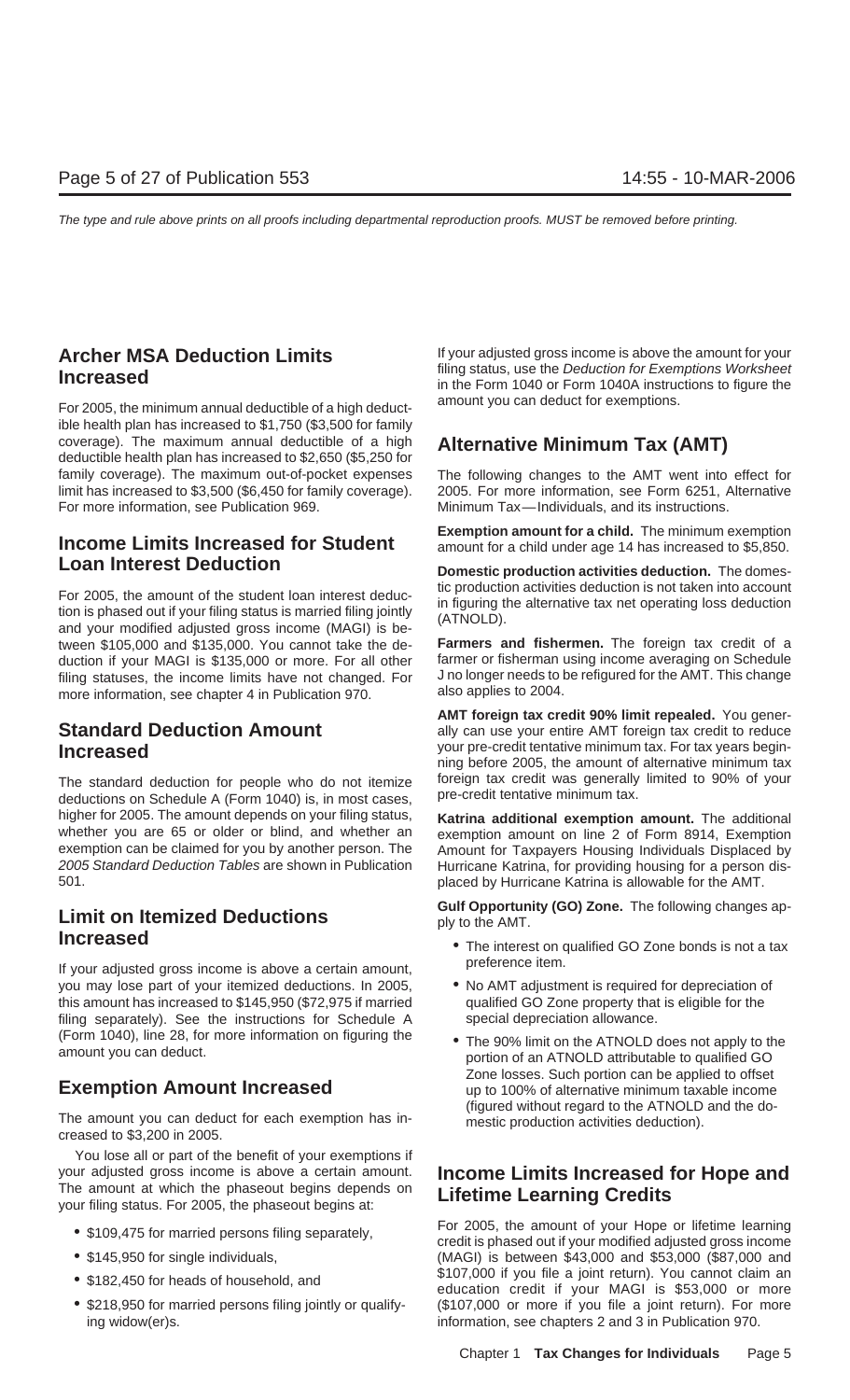Beginning in 2005, the maximum adoption credit has in- tainment, Gift, and Car Expenses. creased to \$10,630. Also, the exclusion from income of<br>benefits under your employer's adoption assistance pro-<br>gram has increased to \$10,630. These amounts are<br>phased out if your modified adjusted gross income (MAGI)<br>is be is between \$159,450 and \$199,450. You cannot claim the penses Are Deductible in Publication 502, Medical and credit or exclusion if your MAGI is \$199,450 or more. See Dental Expenses, or Travel by car under Deductible Mov-Form 8839, Qualified Adoption Expenses, and its instruc- ing Expenses in Publication 521, Moving Expenses. tions for more information.

## **Earned Income Credit (EIC) Amounts** age rate for the cost of operating your car for charitable<br>**Increased purposes remains 14 cents per mile.**

**Earned income amount increased.** The maximum 2005, the standard mileage rate is 29 cents per mile. For the period September 1 through December 31, 2005, the standard mileage rate is 34 cents per mile.<br>Increased. You may b

- earned less than \$35,263 (\$37,263 if married filing jointly),
- 
- 

The maximum amount of adjusted gross income (AGI) you<br>can have and still get the credit also has increased. You<br>may be able to take the credit if your AGI is less than the<br>amount in the above list that applies to you.<br>amou

**Taxpayers affected by hurricanes.** If you were affected<br>by Hurricane Katrina, Rita, or Wilma and your 2005 earned<br>income was less than your 2004 earned income, you may<br>be able to elect to use your 2004 earned income for t EIC to figure your 2005 EIC and additional child tax credit.<br>Also, you may be able to treat as a full-time student for the<br>EIC an individual under age 24 who was unable to attend<br>classes because of one of the hurricanes. F

**Business-related mileage.** For 2005, the standard mile-<br>age rate for all business miles is: your deduction generally is limited to the gross proceeds

- 
- 48<sup>1</sup>/<sub>2</sub> cents per mile for the period September 1

**Adoption Benefits Increased** Car expenses and use of the standard mileage rate are explained in chapter 4 of Publication 463, Travel, Enter-

**Charitable-related mileage.** For 2005, the standard mile-

**Hurricane Katrina.** There are special standard mileage The following paragraphs explain the changes to the credit rates in effect in 2005 for the cost of operating your car for<br>for 2005. For details, see Publication 596.<br>Katrina. For the period August 25 through August 31,

## • You have more than one qualifying child and you **Temporary Suspension of Limits on**

• You have one qualifying child and you earned less<br>temized deductions or the 50% adjusted gross income<br>than \$31,030 (\$33,030 if married filing jointly), or (AGI) limit. A qualified contribution is a charitable contribu-• You do not have a qualifying child and you earned tion paid in cash or by check after August 27, 2005, and before January 1, 2006, to a 50% limit organization (other less than \$11,750 (\$13,750 if married filing jointly).<br>than certain private foundations described in section

**Investment income amount increased.** The maximum<br>and able to deduct for 2005 because of this limit. In 2006,<br>amount of investment income you can have and still get<br>reat the carryover of your unused qualified contributions amount of investment income you can have and still get treat the carryover of your unused qualified contributions the credit has increased to \$2,700.

**Exception.** Qualified contributions do not include a

## **Contributions of Cars, Boats, and Standard Mileage Rate Airplanes**

• 40<sup>1</sup>/<sub>2</sub> cents per mile for the period January 1 through from its sale by the organization. This rule applies if the /2 cents per mile for the period January 1 through claimed value of the donated vehicle is more than \$500. August 31, 2005, and However, if the organization makes significant intervening use of or materially improves the car, you may be able to through December 31, 2005. deduct its fair market value. In addition, you may be able to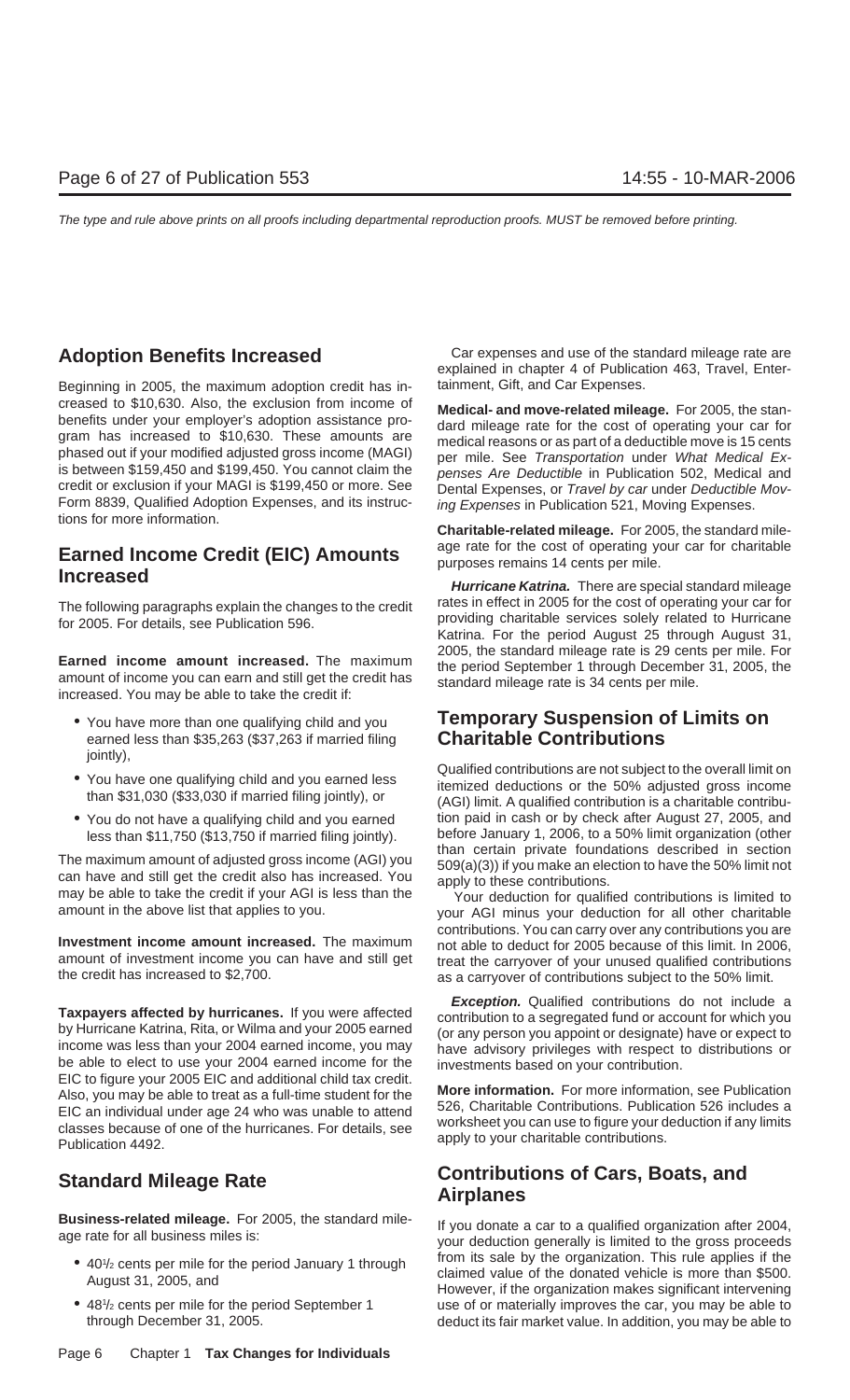deduct the car's fair market value if the organization will give the car, or sell it for a price well below fair market **2006 Changes** value, to a needy individual to further the organization's charitable purpose.

Before 2005, you could deduct the fair market value of a **Social Security and Medicare Taxes** donated vehicle in most cases.

planes, and any vehicle manufactured mainly for use on

If the claimed value of the car is more than \$500, you are taxed For information of the car is more than  $$500$ , you must have a contemporaneous written acknowledgment of your contribution from the organization and must attach it to your return. Form 1098-C, Contributions of Motor Vehi- **Income Limits Increased for**

For 2005, the maximum amount of qualified long-term care<br>premiums you can include as medical expenses has in-<br>creased. You can include qualified long-term care premi-<br>ums up to the amounts shown below as medical expenses<br>o

- Age 40 or under  $-$  \$270.
- 
- 
- **Exclusion** Age 61 to 70 \$2,720.
- 

Beginning in 2005, you may be able to deduct as a charita- Under this limit, the excludable amount for any period is ble contribution the reasonable and necessary whaling figured by subtracting any reimbursement received expenses paid during the year in carrying out sanctioned (through insurance or otherwise) for the cost of qualified whaling activities. The deduction is limited to \$10,000 a long-term care services during the period from the larger of year. To claim the deduction, you must be recognized by the following amounts. the Alaska Eskimo Whaling Commission as a whaling <br>captain charged with the responsibility of maintaining and the period.<br>carrying out sanctioned whaling activities.

tains in Publication 526.

You can now use Form 4868, Application for Automatic **Age 14** Extension of Time To File U.S. Individual Income Tax Return, to obtain an automatic 6-month extension of time The amount of taxable investment income a child under your individual income tax return. parent's rate has increased to \$1,700 for 2006.

The new rules also apply to donations of boats, air-<br>Ines and any vehicle manufactured mainly for use on a wages subject to the tax has increased to \$94,200. For public streets, roads, and highways.<br>If the claimed value of the car is more than \$500, you tax. For information about these taxes, see Circular E

# cles, Boats, and Airplanes, can be used for this purpose. **Reduction of Education Savings Bond** For more information, see Cars, Boats, and Airplanes **Exclusion** under Contributions of Property in Publication 526.

For 2006, the amount of your interest exclusion is phased **Deductible Long-Term Premium Care** out if your filing status is married filing jointly or qualifying **I** imits **Increased income** widow(er) and your modified adjusted gross income **Limits Increased Limits Increased Limits Increased Limits Increased Exercise 2016 Exercise 10** (MAGI) is between \$94,700 and \$124,700. You cannot

## • Age 41 to 50 – \$510. **Increase in Limit on Long-Term Care** • Age 51 to 60 – \$1,020. **and Accelerated Death Benefits**<br>**Exclusion**

• Age 71 or over – \$3,400. The limit on the exclusion for payments made on a per diem or other periodic basis under a long-term care insurance contract has increased for 2006. The limit applies to **Note.** The limits on premiums is for each person.<br>**Note.** The limits on premiums is for each person. **the total of these payments and any accelerated death** benefits made on a per diem or other periodic basis under **Expenses of Whaling Captains** a life insurance contract because the insured is chronically ill.

- 
- For more information, see Expenses of Whaling Cap-<br>
ins in Publication 526<br>
ins in Publication 526

## **Automatic 6-Month Extension Investment Income of Child Under**

(generally 4 months if you are "out of the country") to file the age of 14 can have without it being subject to tax at the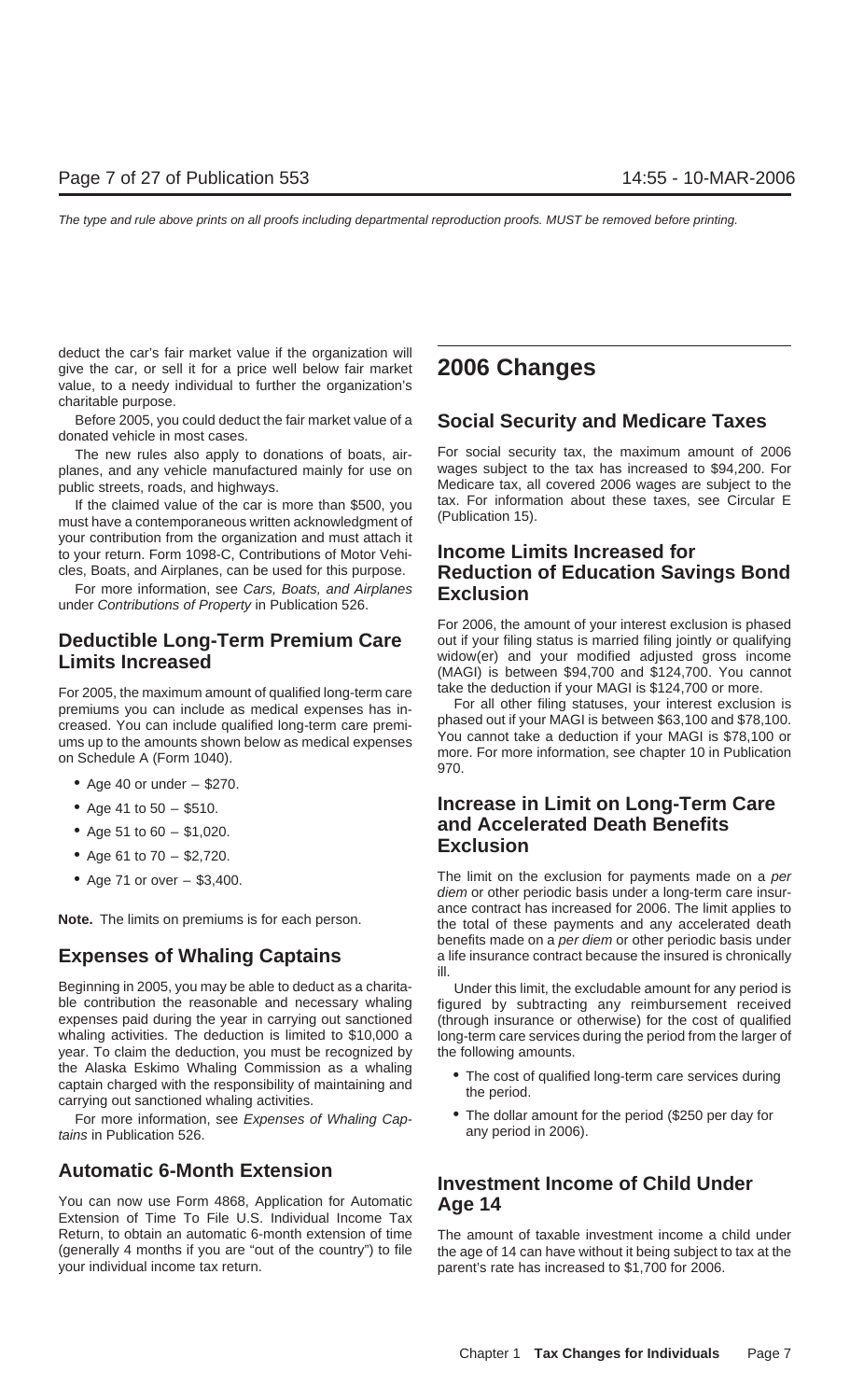## **Health Savings Account (HSA)** • \$112,875 for married persons filing separately, **Deduction Limits Increased • \$150,500 for single individuals,**

For 2006, the maximum HSA deduction has increased to  $\bullet$  \$188,150 for heads of household, and \$2,700 (\$5,450 for family coverage). The maximum addi-\$225,750 for married persons filing jointly or qualify-<br>tional deduction for individuals 55 or older has increased to<br>\$700. For HSA purposes, the minimum annual deductible<br>ting widow(er)s. of a high deductible health plan has increased to \$1,050 (\$2,100 for family coverage) and the maximum out-of-pocket expenses limit has increased to \$5,250 **Alternative Minimum Tax (AMT)** (\$10,500 for family coverage).

## 2006. **Increased**

coverage). The maximum annual deductible of a high deductible health plan has increased to \$2,700 (\$5,450 for<br>family coverage). The maximum out-of-pocket expenses<br>limit has increased to \$3,650 (\$6,650 for family coverage). The credit for child and dependent care expenses,

The standard deduction is, in most cases, higher for 2006. (figured without any AMT foreign tax credit).

## **Limit on Itemized Deductions Limits Increased for Hope and Increased Lifetime Learning Credits**

## **Phaseout of Reductions of Personal** Gulf Opportunity Zone.<br>
For 2006, the amount of your Hope or lifetime learning

Taxpayers with adjusted gross income above a certain  $$110,000$  if you file a joint return).<br>amount may lose part of their deduction for personal ex-<br>emptions and itemized deductions. Beginning in 2006, the  $$55,000$  or mo emptions and itemized deductions. Beginning in 2006, the \$55,000 or more (\$110,000 or more if you file a joint<br>amount by which these deductions are reduced is only 2/3 return). For more information, see chapters 2 and 3 in of the amount of the reduction that would otherwise have Publication 970. applied. See Publication 505 for more information on figuring your deductions. **Residential Energy Credits**

adjusted gross income is above a certain amount. The completed, or in the case of costs connected with the amount at which the phaseout begins depends on your construction or reconstruction of a building, when your filing status. For 2006, the phaseout begins at: original use of the constructed or reconstructed building

- 
- 
- 
- 

**Exemption amount for a child.** The minimum exemption **Archer MSA Deduction Limits** amount for a child under age 14 increased to \$6,050 for<br>2006.



For 2006, the minimum annual deductible of a high deduct-<br>ible health plan has increased to \$1,800 (\$3,650 for family<br>eliminate the following changes.

interest credit, and carryforwards of the District of Colum-**Standard Deduction Amount** bia first-time homebuyer credit are no longer allowed **Increases Increases Increases Increases Increases Increases Increases Increases Instead <b>Increases Instead <b>Increases Instead Increases Instead Increases Instead** limit is your regular tax minus any tentative minimum tax

The amount depends on your filing status, whether you are<br>65 or older or blind, and whether an exemption can be<br>claimed for you by another person. The 2006 Standard tion amount has decreased to \$33,750 (\$45,000 if married<br>

If your adjusted gross income is above a certain amount,<br>you may lose part of your itemized deductions. In 2006,<br>this amount has increased to \$150,500 (\$75,250 if married<br>filing separately). See Publication 505 for more in

**Exemptions and Itemized Deductions** credit is phased out if your modified adjusted gross income (MAGI) is between \$45,000 and \$55,000 (\$90,000 and

**Exemption Amount Increases**<br>energy property credit and the residential energy efficient The amount you can deduct for each exemption has in-<br>creased to \$3,300 in 2006.<br>your home in 2006. For credit purposes, costs are treated You lose part of the benefit of your exemptions if your as being paid when the original installation of the item is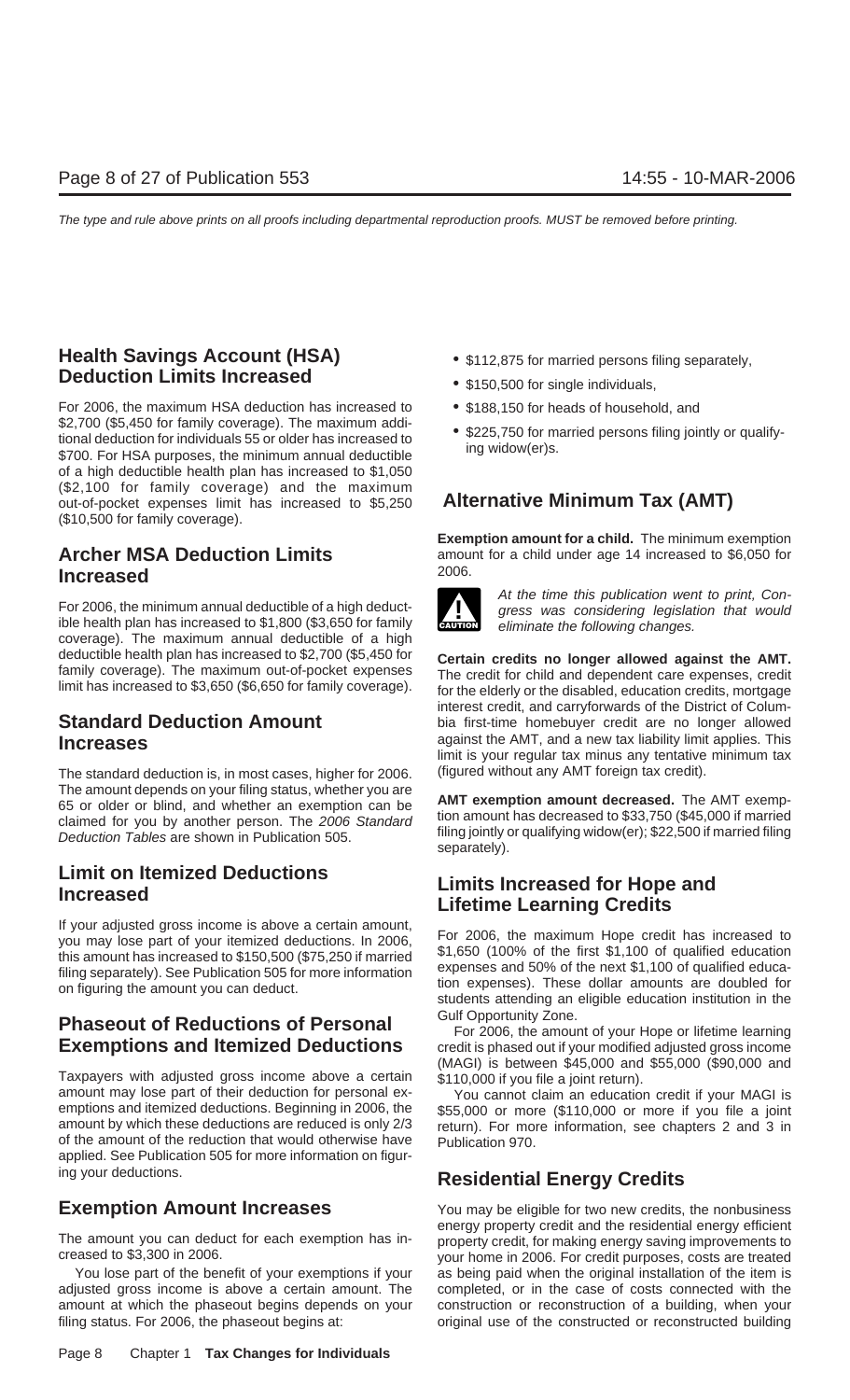begins. If less than 80% of the use of an item is for property that is installed on or in connection with your main nonbusiness purposes, only that portion of the costs that home located in the United States. This includes labor are allocable to the nonbusiness use can be used to costs properly allocable to the onsite preparation, assemdetermine the credit.  $\qquad \qquad$  bly, or original installation of the property. Qualified energy

A home includes a house, houseboat, mobile home, property is any of the following. cooperative apartment, condominium, and certain manu-<br>factured homes. You must reduce the basis of your home<br>by the amount of credit allowed.<br>conditioners, and natural gas, propane, or oil water



If you are a member of a qualified condominium heaters. management association for a condominium<br>which you own or a tenant-stockholder in a co-<br>housing comparation when the stockholder in a co-<br>water boilers.

operative housing corporation, you are treated as having paid your proportionate share of any costs of such associa- • Certain advanced main air circulating fans used in tion or corporation. Credits must be allocated based on the natural gas, propane, or oil furnaces. ratio of individual qualified costs to total qualified costs in the case of joint occupancy.

to take a credit equal to the sum of:

- 
- 

- 
- all tax years.  $\bullet$  \$2,000 for qualified solar water heating property
- A credit limit for residential energy property costs for costs, and all tax years of \$50 for any advanced main air circu-<br>
lating fan; \$150 for any qualified natural gas, pro-<br>
pane, or oil furnace or hot water boiler; and \$300 for<br>
any item of energy efficient building property.<br>
any item

- 
- 
- 
- 

For information on determining if a home is your main **Qualified fuel cell property costs.** Qualified fuel cell



ergy property costs are costs of new qualified energy qualify for the credit, the fuel cell property must have a

- 
- 
- 



**Nonbusiness energy property credit.** You may be able **The standard of the energy property credit.** You may be able **CAUTION** standards.

• 10% of the amount paid in 2006 for qualified energy **Residential energy efficient property credit.** You may be able to take a credit of 30% of your costs of qualified ● Any residential energy property costs paid in 2006. photovoltaic property, solar water heating property, and fuel cell property. This includes labor costs properly alloca-<br>However, this credit is limited as follows. ble ble to the onsite preparation, assembly, or original installa-• A total accumulated credit limit of \$500 for all tax in the property and for piping or wiring to interconnect<br>years.

- An accumulated credit limit of \$200 for windows for \$2,000 for qualified photovoltaic property costs,
	-
	-

**Qualified energy efficiency improvements.** Qualified<br>energy efficiency improvements are the following items<br>installed on or in your main home located in the United<br>States if these items are new and can be expected to<br>biol States if these items are new and can be expected to includes costs relating to a solar panel or other property remain in use for at least 5 years.  $\frac{1}{100}$  installed as a roof or a portion of a roof.

• Any insulation material or system which is specifi-<br>cally or primarily designed to reduce the heat loss or fied solar water heating property costs are costs for prop cally or primarily designed to reduce the heat loss or fied solar water heating property costs are costs for prop-<br>gain of a home when installed in or on such home. Furty to heat water for use in a home located in the Unit erty to heat water for use in a home located in the United ■ Exterior windows (including skylights).<br>■ States and used as a home if at least half of the energy<br>■ used by the property for such purpose is derived from the<br>sun. This includes costs relating to a solar panel or other • Any metal roof installed on a home, but only if this roof has appropriate pigmented coatings which are for the credit, the property must be certified for perform-<br>specifically and primarily designed to reduce the heat ga

property costs are costs for qualified fuel cell property To qualify for the credit, qualified energy effi-<br>ciency improvements must meet certain energy<br>efficiency requirements.<br>efficiency requirements.<br>integrated system comprised of a fuel cell stack assembly and associated balance of plant components that converts **Residential energy property costs.** Residential en- a fuel into electricity using electrochemical means. To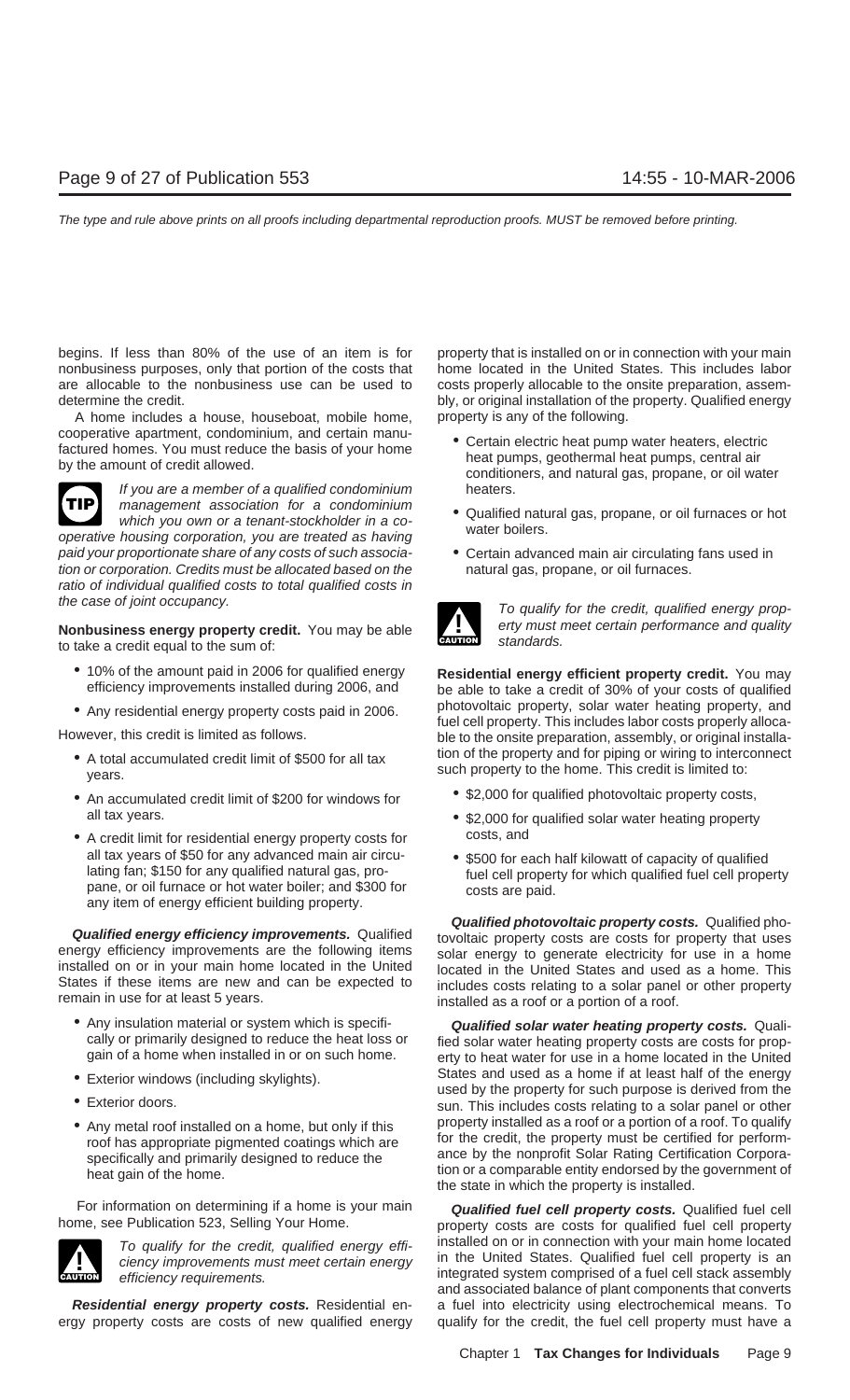nameplate capacity of at least one-half kilowatt of electric-<br>ity using an electrochemical process and an electricity-only **Increased Increased Increased Solution** 



any other energy storage medium that has a function other than the function of such storage

The clean-fuel vehicle and refueling property deduction<br>expired for vehicles placed in service in 2006. The qualified<br>electric vehicle credit is reduced by 75% for vehicles<br>electric vehicle credit is reduced by 75% for veh placed in service in 2006, and no credit will be allowed after • You have one qualifying child and you earn less than 2006. For more information about electric and clean-fuel \$32,001 (\$34,001 if married filing jointly), or vehicles, see chapter 12 in Publication 535, Business • You do not have a qualifying child and you earn less<br>Expenses.<br>than \$12,120 (\$14,120 if married filing jointly).

alternative motor vehicle in service for business or personal use after 2005. An alternative motor vehicle must meet certain requirements and be a new: **Investment income amount increased.** The maximum

- 
- Qualified alternative fuel vehicle,
- 
- 

## **Alternative Fuel Vehicle Refueling Earned Income Amount for Additional Property Credit Child Tax Credit**

You can claim this credit if you place qualified alternative For 2006, the minimum earned income amount used to fuel vehicle refueling property in service for business or figure the additional child tax credit has increased to personal use after 2005. This includes certain property  $$11,300$ . used to store or dispense a clean-burning fuel or recharge motor vehicles propelled by electricity. For more informa- **Standard Mileage Rate** tion, see Form 8911, Alternative Fuel Vehicle Refueling Property Credit.

Beginning in 2006, the maximum adoption credit has in-<br>Beginning in 2006, the maximum adoption credit has increased to \$10,960. Also, the exclusion from income of benefits under your employer's adoption assistance pro- **Medical- and move-related mileage.** For 2006, the stangram has increased to \$10,960. These amounts are dard mileage rate for the cost of operating your car for phased out if your car for chased out if your modified adjusted gross income (MAGI) medical reasons or as part of a phased out if your modified adjusted gross income (MAGI) is between \$164,410 and \$204,410. You cannot claim the per mile. See Transportation under What Medical Excredit or exclusion if your MAGI is \$204,410 or more. penses Are Includible in Publication 502 or Travel by car credit or exclusion if your MAGI is \$204,410 or more.

Costs allocable to a swimming pool, hot tub, or The following paragraphs explain the changes to the credit any other energy storage medium that has a for 2006.

do not qualify for the residential energy efficiency credit. **Earned income amount increased.** The maximum amount of income you can earn and still get the credit has **Electric and Clean-Fuel Vehicles** increased for 2006. You may be able to take the credit if:

- 
- 
- 

**Alternative Motor Vehicle Credit** The maximum amount of adjusted gross income (AGI) you can have and still get the credit also has increased. You You may be able to claim this credit if you place an may be able to take the credit if your AGI is less than the alternative motor vehicle in service for business or per-<br>amount in the above list that applies to you.

• Advanced lean burn technology vehicle, the credit has increased to \$2,800 for 2006.

• Qualified fuel cell vehicle, or<br>
• Qualified hybrid vehicle.<br>
• Qualified hybrid vehicle.<br>
• Qualified hybrid vehicle.<br>
• Qualified hybrid vehicle.<br>
• Qualified hybrid vehicle. for 2006. This election was previously due to expire at the For more information, see Form 8910, Alternative Motor end of 2005 but has been extended through 2006. For more information about the election, see Publication 596.

**Business-related mileage.** For 2006, the standard mileage rate for all business miles is 441/2 cents per mile. Car Adoption Benefits Increased<br>
expenses and use of the standard mileage rate are ex-

under Deductible Moving Expenses in Publication 521.

**Charitable-related mileage.** The special standard mileage rate in effect for 2006 for the cost of operating your car for providing charitable services solely related to Hurricane Katrina is 32 cents per mile.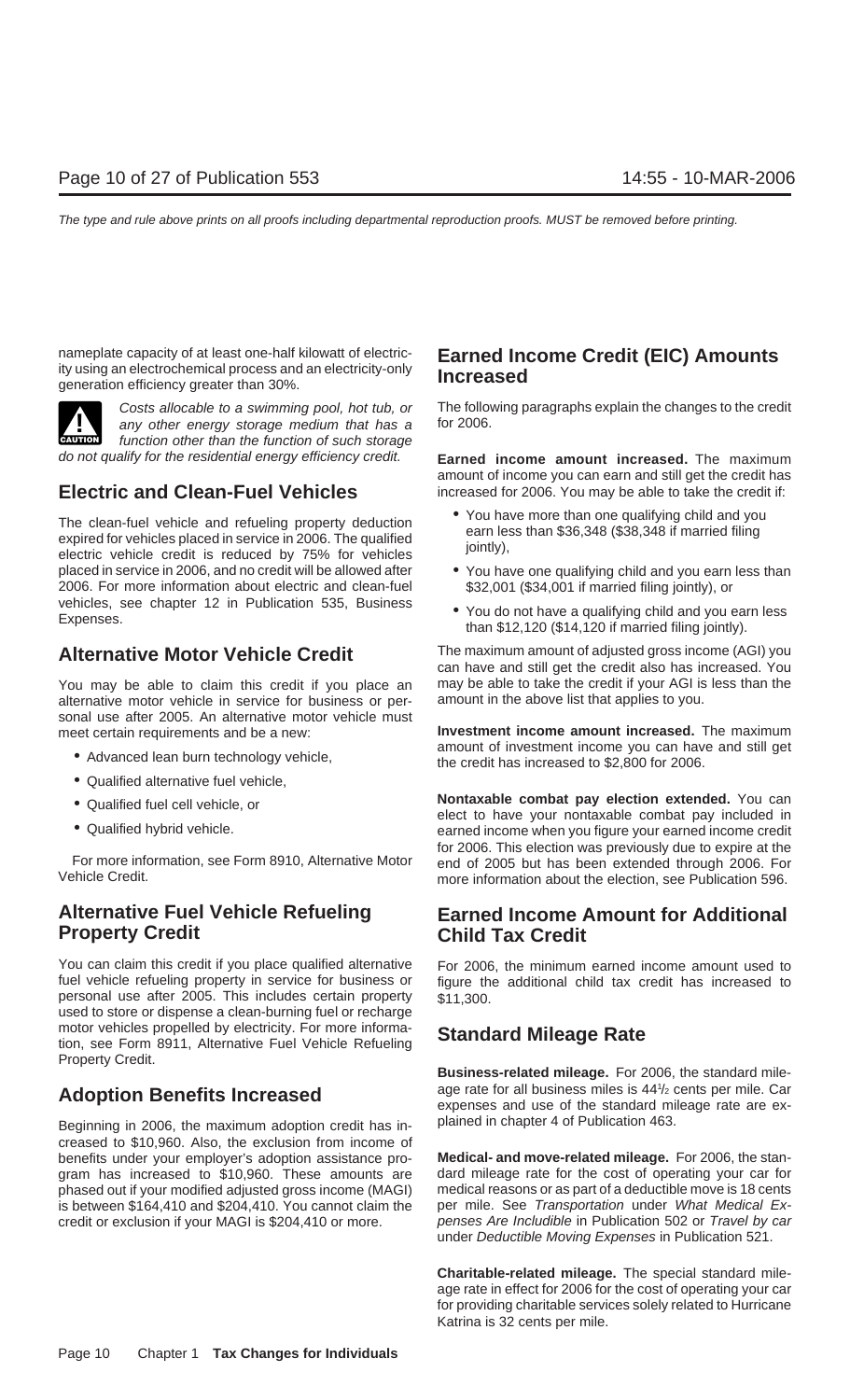## **Qualified Contributions Expired**

For 2006, you can no longer elect to treat gifts by cash or **2.** check as qualified contributions on Schedule A. Qualified contributions for which you made this election were not **Tax Changes for** subject to the 50% of adjusted gross income limit or the overall limit on itemized deductions. **Businesses**

## **Deductible Long-Term Care Premium Limits Increased 2005 Changes**

For 2006, the maximum amount of qualified long-term care premiums you can include as medical expenses has in- **Self-Employment Tax** creased. You can include qualified long-term care premiums up to the amounts shown below as medical expenses The maximum amount of net earnings subject to the social<br>on Schedule A (Form 1040). security part of the self-employment tax for tax years be-

- 
- 
- 
- Age 61 to 70 \$2,830. **Deduction**
- Age 71 or over \$3,530.

- 
- 
- Deduction for state and local general sales taxes. ciate Property.
- 



• Age 40 or under – \$280. ginning in 2005 has increased to \$90,000. All net earnings of at least \$400 are subject to the Medicare part of the tax. • Age 41 to 50 – \$530.

## • Age 51 to 60 – \$1,060. **Depreciation and Section 179**

**Increased section 179 limits.** The maximum section 179 **Note.** The limits on premiums is for each person. deduction you can elect for property you placed in service in 2005 has increased to \$105,000 for qualified section 179 **Expired Tax Benefits**<br> **Expired Tax Benefits**<br> **Expired Tax Benefits**<br> **Expired Tax Benefits** The following tax benefits have expired and will not apply<br>for 2006.<br>service during the tax year exceeds \$420,000. For quali-<br>service during the tax year exceeds \$420,000. For quali-• Deduction from adjusted gross income for educator fied section 179 Gulf Opportunity (GO) Zone property expenses. acquired after August 27, 2005, the maximum section 179 deduction is higher than the deduction for most section 179 • Tuition and fees deduction. property. See chapter 2 of Publication 946, How To Depre-

• District of Columbia first-time homebuyer credit (for **Depreciation limits on passenger automobiles, trucks** homes purchased after 2005). **or vans, and electric vehicles.** The total depreciation deduction (including the section 179 deduction) you can At the time this publication went to print, Con-<br>take for a passenger automobile (that is not a truck or van gress was considering legislation that would re- or an electric vehicle) that you use in your business and instate these benefits. You can visit www.irs.gov first place in service in 2005 is \$2,960. For a truck or van for current information on tax changes. (such as a minivan or a sport utility vehicle) built on a truck chassis, the total depreciation deduction you can take is \$3,260. For an electric vehicle, the total depreciation deduction you can take is \$8,880. See Maximum Depreciation Deduction in chapter 5 of Publication 946.



These limits are reduced if the business use of the vehicle is less than 100%.

**Limited applicability of special depreciation allowance.** The additional special depreciation allowance (including the increased limits for passenger automobiles) only applies to certain property placed in service in 2005. You can claim a special allowance for certain aircraft, certain property with a long production period, and qualified New York Liberty Zone property you placed in service in 2005. You can also claim a special allowance for quali-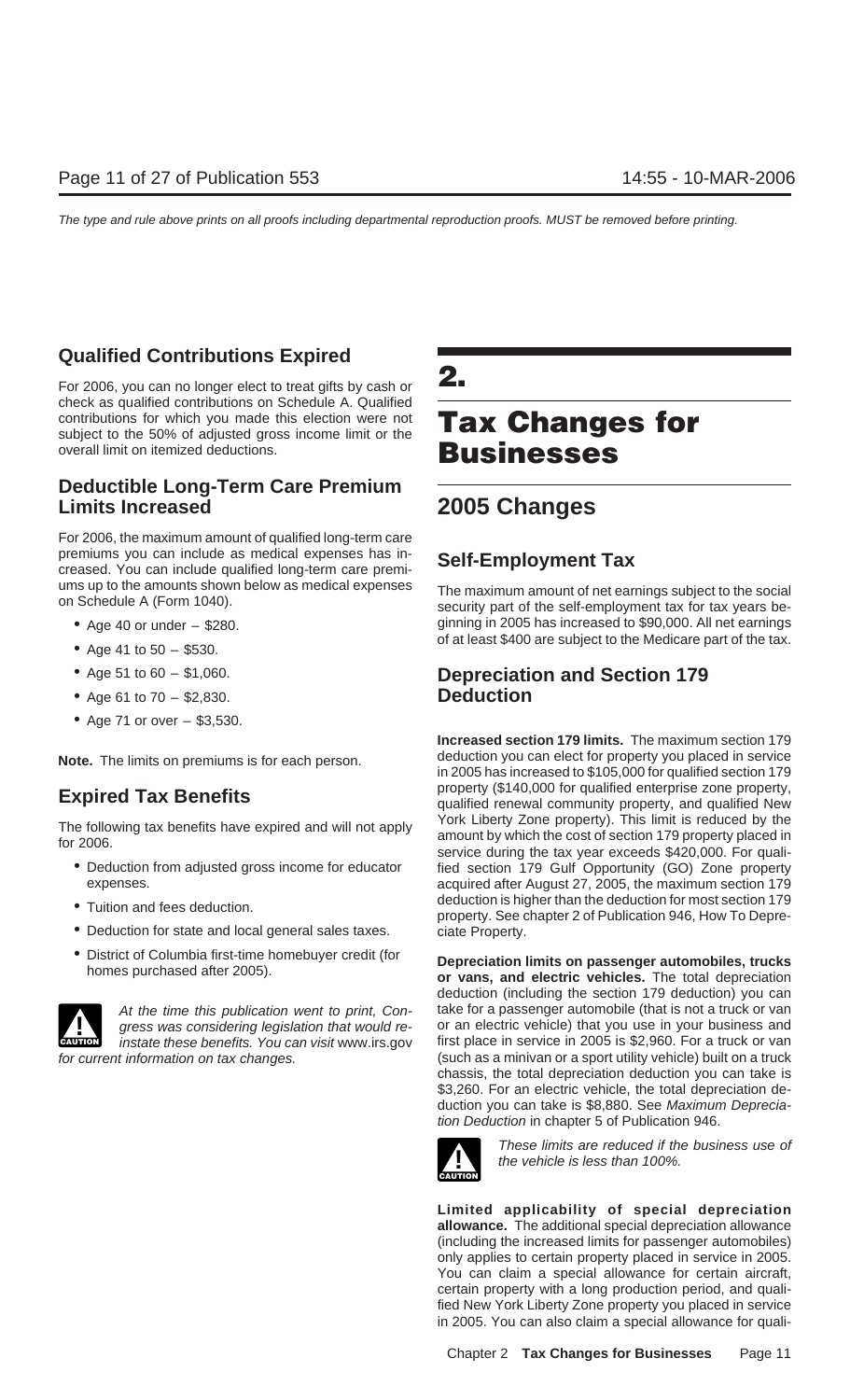**gas gathering and transmission lines and electric** barrels-per-day limit for purposes of determining if an inde-<br> **transmission property**. Natural gas gathering lines<br>
placed in service after April 11, 2005, are treated a and certain electric transmission property placed in service after April 11, 2005, are treated as 15-year property under<br>MACRS. For each type of property, the original use of the<br>**Refineries** property must begin with you after April 11, 2005. This treatment does not apply to property placed in service<br>under a binding contract in effect before April 12, 2005, or<br>to property ou manufacture, construct, or produce for your<br>refinery property located in the United States. own use if you began the manufacture, construction, or information, see Internal Revenue Code section 179C. production of the property before April 12, 2005. See chapter 4 of Publication 946. **Research Credit Expanded**

It is the article of the specific production activities<br>
deduction (DPAD) for tax years beginning after 2004. For<br>
2005, your DPAD is generally 3% of the smaller of:<br>
The 65% limit on contract research expenses has 2005, your DPAD is generally 3% of the smaller of:

- 
- Your adjusted gross income for an individual, estate, tory.<br>or trust (taxable income for all other taxpayers) fig-

## **Recapture of Section 197**

If you sell or otherwise dispose of multiple amortizable The investment credit has been expanded to include the<br>section 197 intangibles after August 8, 2005, in a single following new credits for periods after August 8, 20 section 197 intangibles after August 8, 2005, in a single transaction or series of related transactions, ordinary in-<br>
come recapture is figured as if all such intangibles were a<br>  $\bullet$  Qualifying advanced coal project credit. single asset. Section 197 intangibles include patents, **...** Qualifying gasification project credit. copyrights, governmental licenses and permits, covenants<br>
For more information, see Form 3468, Investment<br>
For more information, see Publication 535, chapter 9.<br>
Credit.

## **Outright Sales of Timber by Distilled Spirits Credit**

landowners qualify for capital gains treatment after 2004. tax on bottled distilled spirits. The credit applies to tax<br>For more information, see the instructions for Part III of the vears beginning after September 30, 2005 Form T. **8906, Distilled Spirits Credit, for more information.** 8906, Distilled Spirits Credit, for more information.

## fied GO Zone property you acquired after August 27, 2005. **Exception to Oil Depletion Deduction** See chapter 3 of Publication 946. **for Independent Producers**

**Recovery periods for depreciation of certain natural** For tax years ending after August 8, 2005, the 50,000 negation and transmission lines and electric barrels-per-day limit for purposes of determining if an inde-

**Domestic Production Activities** The research credit has been expanded as follows.

- **Deduction**<br>
 The credit may be claimed on 20% of costs paid or<br>
incurred after August 8, 2005, for qualified research
	- been increased to 100% if paid or incurred after • Your qualified production activities income, or <br>eligible small business, university, or federal labora-<br>March 2005, for qualified energy research to an

ured without the DPAD. The Section of the UPAD. The Section of Form at Form at information, see Form 6765, Credit for Increas-

However, your DPAD generally cannot be more than<br>50% of the Form W-2 wages you paid to your employees.<br>For more information, see Form 8903, Domestic Pro-<br>duction Activities Deduction.<br>inclusively the research credit had ex **!** ing legislation to reinstate the credit. You can visit www.irs.gov for current information on tax changes.

## **Amortization Investment Credit Expanded**

- 
- 

**Landowners** The distilled spirits credit is a new general business credit available to distillers, importers, and eligible wholesalers of<br>Outright sales of timber held for more than 1 year by<br>landowners qualify for capital gains treatment after 2004. <br>tax on bottled distilled spirits. The credit years beginning after September 30, 2005. See Form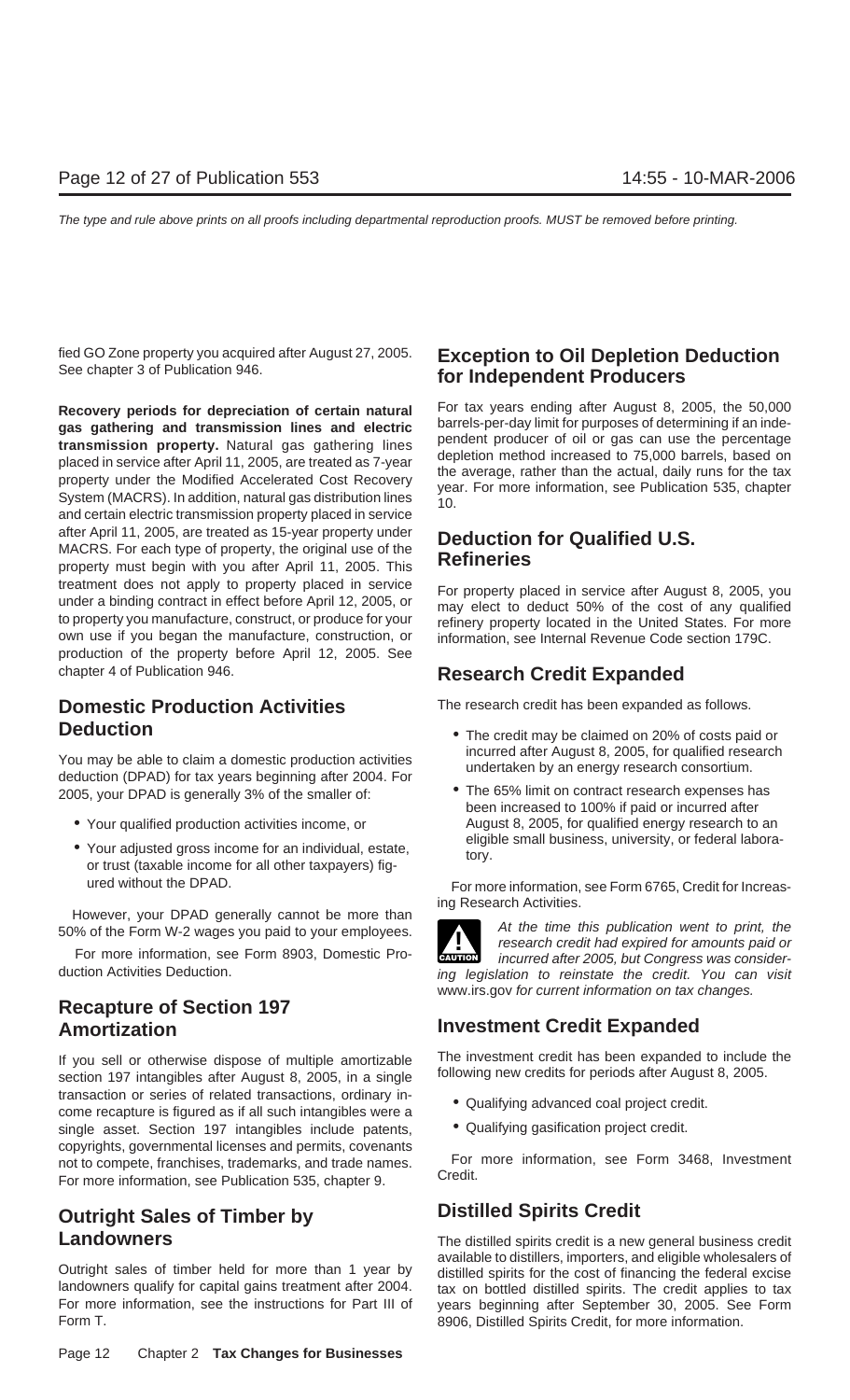must be filed to claim this credit for tax years beginning common ancestor, and the spouses (or former spouses) of after 2004. For tax years ending after 2005, this credit will the lineal descendants or the common ancestor. For more be treated as a general business credit. In certain circum- information, see Internal Revenue Code section stances, the credit has been extended to facilities that  $1361(c)(1)$ . produce coke and coke gas fuel. For more information, see

## **Plans Biodiesel and Renewable Diesel Fuels Credit** Credit **Credit** All amounts deferred after 2004 under a nonqualified de-

- 
- 

8864, Biodiesel and Renewable Diesel Fuels Credit.

## **Renewable Electricity, Refined Coal, Commuter Transportation Benefit and Indian Coal Production Credit** You can generally exclude a limited amount of the value of

for qualified facilities placed in service before January 1, tation and transit passes you provide to an employee from<br>2008. The credit has been expanded to include electricity. the employee's wages subject to employment t 2008. The credit has been expanded to include electricity the employee's wages subject to employment taxes. For<br>from qualified hydropower production for facilities placed in 2005, the monthly exclusion for qualified parkin from qualified hydropower production for facilities placed in 2005, the monthly exclusion for qualified parking has in-<br>service after August 8, 2005. The credit period is increased creased to \$200 and the monthly exclusion service after August 8, 2005. The credit period is increased creased to \$200 and the monthly exclusion for commuter<br>to 10 years for open-loop biomass (using agricultural live- highway vehicle transportation and transit pas to 10 years for open-loop biomass (using agricultural live- highway vehicle transportation and transit passes has in-<br>stock waste), geothermal, solar energy, small irrigation creased to \$105. See Qualified Transportation B stock waste), geothermal, solar energy, small irrigation creased to \$105. See Qualified Transportation Benefits in<br>power, landfill gas, and trash combustion facilities placed section 2 of Publication 15-B, Employer's Tax G power, landfill gas, and trash combustion facilities placed in service after August 8, 2005. For tax years ending after Fringe Benefits. August 8, 2005, certain cooperatives can elect to allocate any part of the renewable electricity, refined coal, and **Increase to FUTA Tax Deposit** Indian coal production credit among its patrons. See Form **Requirement** 8835, Renewable Electricity, Refined Coal, and Indian **Require** Coal Production Credit, for more information. The deposit threshold for FUTA tax has increased from

For tax years beginning after 2004 and before 2008, cer-<br>
tain taxpayers may be able to claim a credit for expendi-<br>
Desempleo (FUTA) for periods beginning after 2004 tain taxpayers may be able to claim a credit for expendi-<br>tures made to maintain railroad track (including roadbed, bridges, and related track structures) owned or leased by a **Increase to Withholding on** Class II or Class III railroad. For more information, see Form 8900, Qualified Railroad Track Maintenance Credit. **Supplemental Wage Payments**

## **Exceeding \$1,000,000**<br>For payments made after 2004, the flat withholding rate on

For tax years beginning after 2004, the maximum number supplemental wage payments that exceed \$1,000,000 of shareholders that an S corporation may have has in- during the year has increased to 35%. See section 7 of creased from 75 to 100. Publication 15 (Circular E) for more information.

**Nonconventional Source Fuel Credit** For purposes of the 100 shareholder limit, members of a family are treated as one shareholder. A family is defined New Form 8907, Nonconventional Source Fuel Credit, as the common ancestor, the lineal descendants of the

## Form 8907. **Nonqualified Deferred Compensation**

ferred compensation (NQDC) plan for all tax years are<br>You can claim this new general business credit for certain: currently includible in gross income and subject to addi-• Biodiesel produced and sold or used in your trade or tional taxes to the extent not subject to a substantial risk of business after 2004, and forfeiture and not previously included in gross income,<br>mless certain requirements are met. This change may • Renewable diesel sold or used in your trade or busi-<br>ness after 2005.<br>circumstances. Federal income tax withholding and new The fuel may be in a qualified mixture. A small agri-bi-<br>
odiesel producer credit is also available for tax years end-<br>
ing after August 8, 2005. For more information, see Form<br>
for more information.

## **Fringe Benefit Parking Exclusion and**

The renewable electricity production credit was extended qualified parking and commuter highway vehicle transpor-<br>for qualified facilities placed in service before, January 1 tation and transit passes you provide to an emp

\$100 to \$500. The \$500 threshold applies to FUTA tax **Qualified Railroad Track Maintenance**<br>**Credit** deposits required for taxes reported on Form 940 and<br>940-EZ. Employer's Annual Federal Unemployment 940-EZ, Employer's Annual Federal Unemployment (FUTA) Tax Return, and 940-PR, Planilla Para La Declara-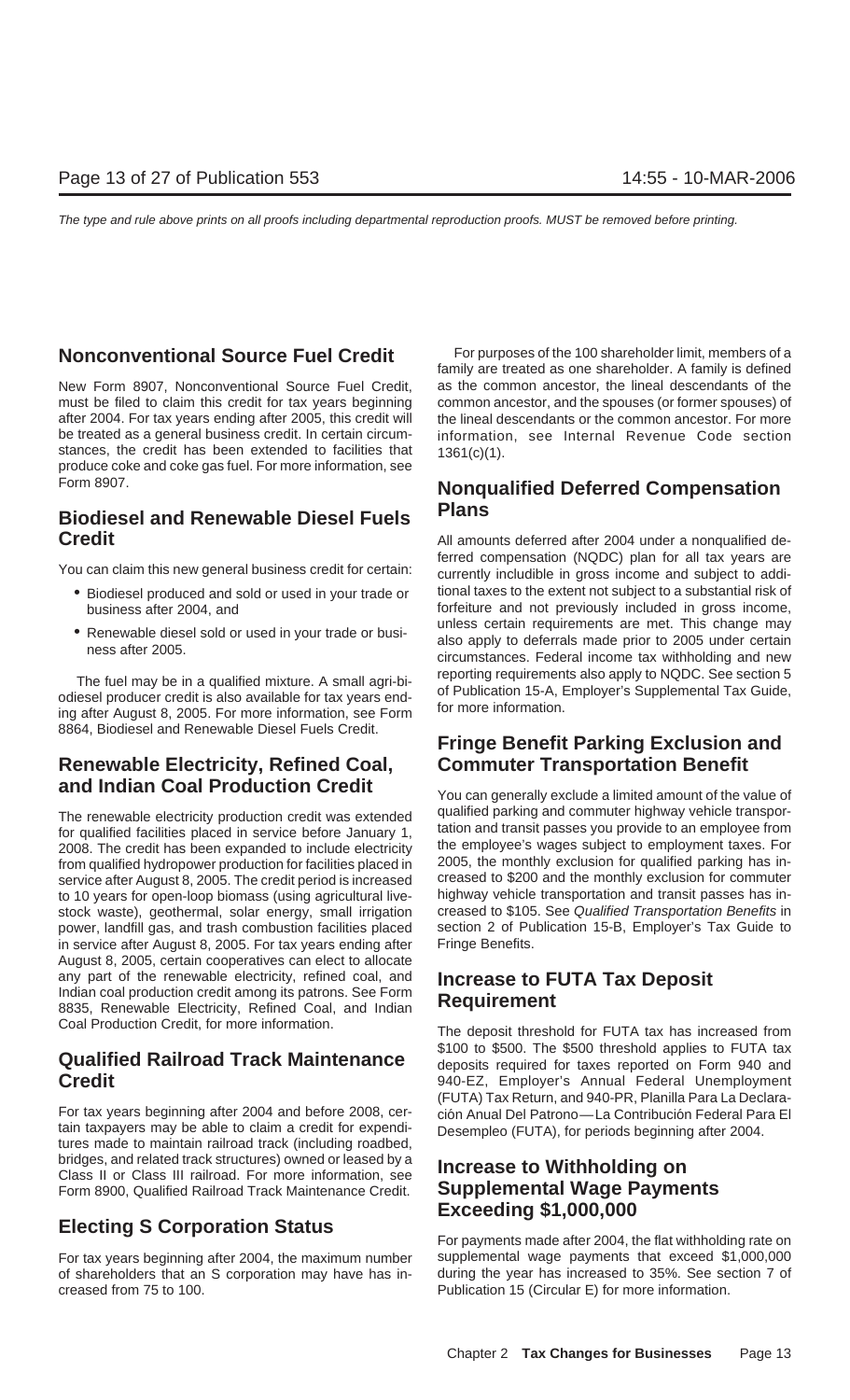**Form 7004, Application for Automatic 6-Month Extension "Hours of Service" Limits** of Time To File Certain Business Income Tax, Information, Generally, you can deduct only 50% of your business-re-<br>and Other Returns, replaces the following extension forms lated meal expenses. You can deduct a higher perce

- 
- 
- Form 8800, Application for Additional Extension of penses are covered in chapter 13 of Publication 535. Time To File U.S. Return for a Partnership, REMIC, or for Certain Trusts. **Deduction for Energy Efficient**

an automatic 6-month extension of time to file from the due<br>date of the return. See the instructions for Form 7004 for<br>deduct the cost of energy efficient building property. The<br>details.<br>maximum deduction for any building

The maximum amount of net earnings subject to the social  $\bullet$  The building envelope.<br>security part of the self-employment tax for tax years be- $\bullet$  The building envelope.

**Increased section 179 limits.** The maximum section 179 **Work Opportunity Credit and** deduction you can elect for property you placed in service **Welfare-to-Work Credit Expired** in 2006 has increased to \$108,000 for qualified section 179 property (\$143,000 for qualified enterprise zone property, Generally, the work opportunity credit and the qualified renewal community property, and qualified New welfare-to-work credit have expired for wages paid to indi-York Liberty Zone property). This limit is reduced by the viduals who began working for you after 2005. amount by which the cost of section 179 property placed in<br>service during the tax year exceeds \$430,000. For quali-<br>fied section 179 Gulf Opportunity (GO) Zone property<br>reinstate and extend these credits. acquired after August 27, 2005, the maximum section 179

reduced if the business use of the vehicle is less than **Alternative Motor Vehicle Credit** 100%.

## **Form 7004 Revised Meal Expenses When Subject to**

• Form 2758, Application for Extension of Time To File home for business purposes if the meals take place during Certain Excise, Income, Information, and Other Re- or incident to any period subject to the Department of turns.<br>Transportation's "hours of service" limits. (These limits<br>apply to workers who are under certain federal regula-• Form 8736, Application for Automatic Extension of tions.) The percentage increases to 75% for 2006. Busi-<br>Time To File U.S. Return for a Partnership, REMIC,<br>or for Certain Trusts.<br>Publication 463. Reimbursements for empl

## **Commercial Building Property** All returns listed on page 1 of Form 7004 are eligible for

\$1.80 multiplied by the square footage of the building. **2006 Changes** Energy efficient building property includes property in-<br>stalled as part of:

- Interior lighting systems;
- **Self-Employment Tax** Heating, cooling, ventilation, and hot water systems; and
	-

ginning in 2006 has increased to \$94,200. All net earnings<br>of at least \$400 are subject to the Medicare part of the tax.<br>reduce annual energy and power costs for those systems **Depreciation and Section 179** by at least 50% in comparison to a reference building that<br> **Deduction**<br>
Internal Revenue Code section 179D. **Internal Revenue Code section 179D.** 



deduction is higher than the deduction for most section 179<br>property. See chapter 2 of Publication 946.<br>**Depreciation limits on electric vehicles.** The total de-<br>preciation deduction (including the section 179 deduction)<br>y

You may be able to claim this credit if you place an alternative motor vehicle in service for business or personal use after 2005. An alternative motor vehicle must meet certain requirements and be a new:

• Advanced lean burn technology vehicle,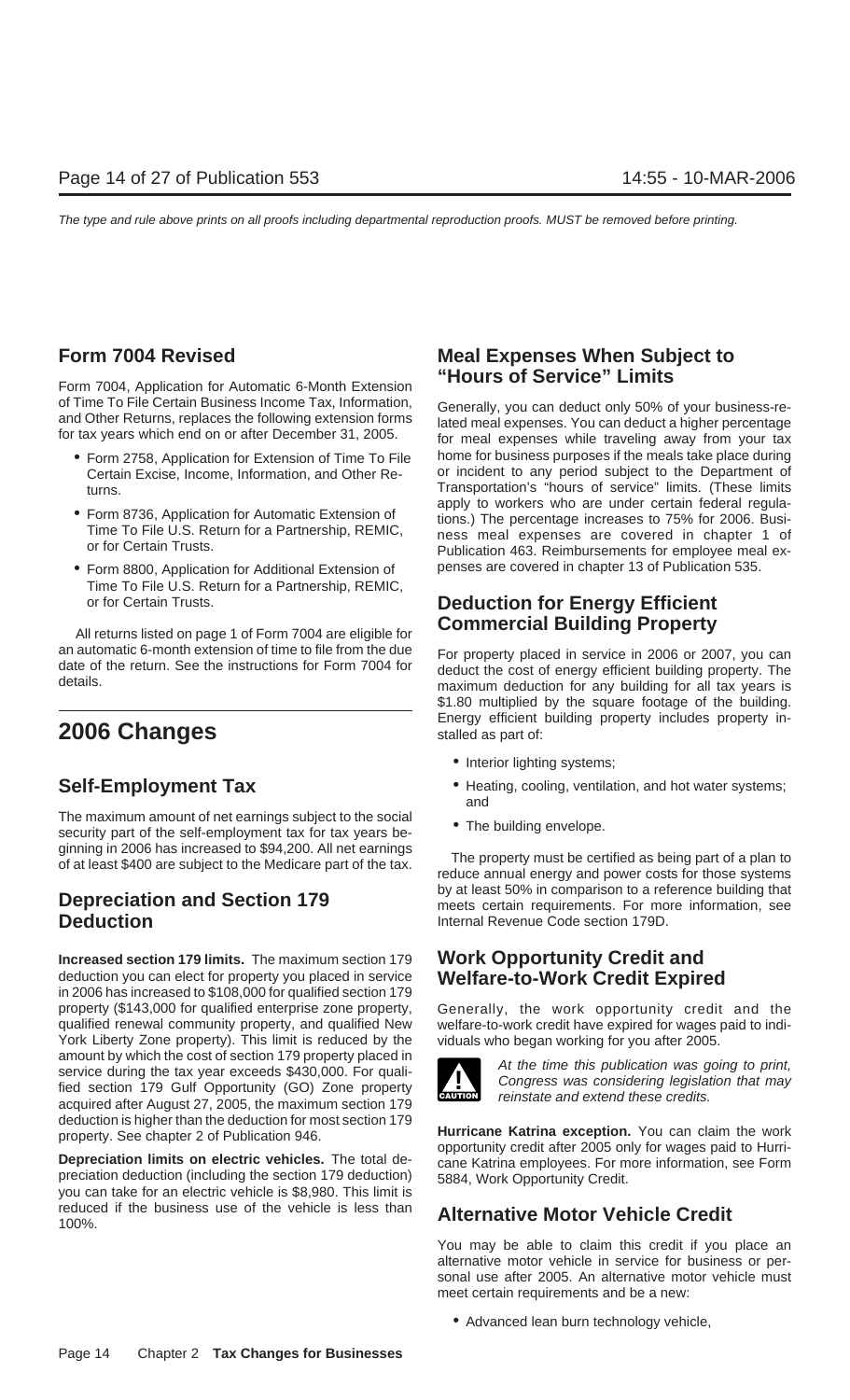- 
- 
- 

You can claim this credit if you place qualified alternative fuel vehicle refueling property in service for business or **Clean Renewable Energy Bond Credit** personal use after 2005. This includes certain property **and Gulf Bond Credit** used to store or dispense a clean-burning fuel or recharge motor vehicles propelled by electricity. For more informa-<br>
renewable energy bond or Gulf tax credit bond If you hold

An eligible contractor may claim a credit of up to \$2,000 for on each credit allowance date. For more information on each energy efficient home constructed and substantially these credits, see Form 8912, Clean Renewable Energy completed by the contractor after August 8, 2005. The Bond Credit and Gulf Bond Credit, when it is released in home must also be acquired in 2006 or 2007 from the 2006. contractor by a person for use as a residence in the United States. The credit is allowed in the tax year the home was **Fringe Benefit Parking Exclusion** acquired from the contractor. Construction includes substantial reconstruction and rehabilitation. For a manufac-<br>tured home, the manufactured home producer is treated as a qualified parking you provide to an employee from the an eligible contractor. The home must be certified as hav-<br>ing a level of annual heating and cooling at least 50% the monthly exclusion for qualified parking has increased ing a level of annual heating and cooling at least 50% the monthly exclusion for qualified parking has increased<br>below the annual level of a comparable dwelling unit with to \$205. See Qualified Transportation Benefits in s the building envelope components accounting for at least a of Publication 15-B. 10% reduction. For certain manufactured homes, the 50% requirement is reduced to 30%, or it does not apply if the **Withholding Income Tax on Wages of** home meets the requirements of the Energy Star Labeled Homes program. For more information, see Form 8908, Energy Efficient Home Credit. For wages paid after December 31, 2005, employers must

For periods in 2006 and 2007, the investment credit for **Annual Employment Tax Filing for**<br>energy property has been expanded to include the busi-<br>ness, installation, of qualified, fuel, cells, stationary, **Small Employers** ness installation of qualified fuel cells, stationary

The credit has been expanded to include Indian coal sold 31, 2007. after 2005 over a 7-year credit period. See Form 8835 for Two Spanish versions of Form 944 will be available,

## • Qualified alternative fuel vehicle, **Energy Efficient Appliance Credit**

• Qualified fuel cell vehicle, or **For tax years beginning in 2006 and 2007**, qualified pro-<br>• Qualified hybrid vehicle. **The end of the contract of the contract of certain** energy efficient applied ducers and manufacturers of certain energy efficient appliances may be able to claim a tax credit for dishwashers, For more information, see Form 8910. The state of clothes washers, and refrigerators that meet certain energy efficient standards and are produced or manufactured **Alternative Fuel Vehicle Refueling** during the calendar year ending with or within the tax year. **Property Credit Property Credit Property Credit Property Credit 15M.** A 45M.

renewable energy bond or Gulf tax credit bond. If you hold a clean renewable energy bond or Gulf tax credit bond on **Energy Efficient Home Credit** one or more credit allowance dates of the bond, you are allowed a credit in the amount of 25% of the annual credit

qualified parking you provide to an employee from the to \$205. See Qualified Transportation Benefits in section 2

Investment Credit for Energy Property use a new procedure to figure federal income tax withhold-<br> **Expanded** see Publication 15 (Circular E). see Publication 15 (Circular E).

microturbine power plants, and equipment that uses solar<br>energy for illumination. In addition, the credit percentage<br>has increased to 30% for solar energy property placed in<br>service in 2006 and 2007. For more information, Renewable Electricity, Refined Coal, Return, instead of the Form 941, Employer's QUARTERLY<br>Federal Tax Return. The IRS will be sending a notice to **and Indian Coal Production Credit** each employer that must file Form 944. Generally, the first annual Form 944, for calendar year 2006, is due January

Forma 944-PR, Planilla para la Declaración Federal ANUAL del Patrono, for employers in Puerto Rico, and Forma 944(SP), Declaración Federal ANUAL de Impuestos del Patrono o Empleador, for employers in the United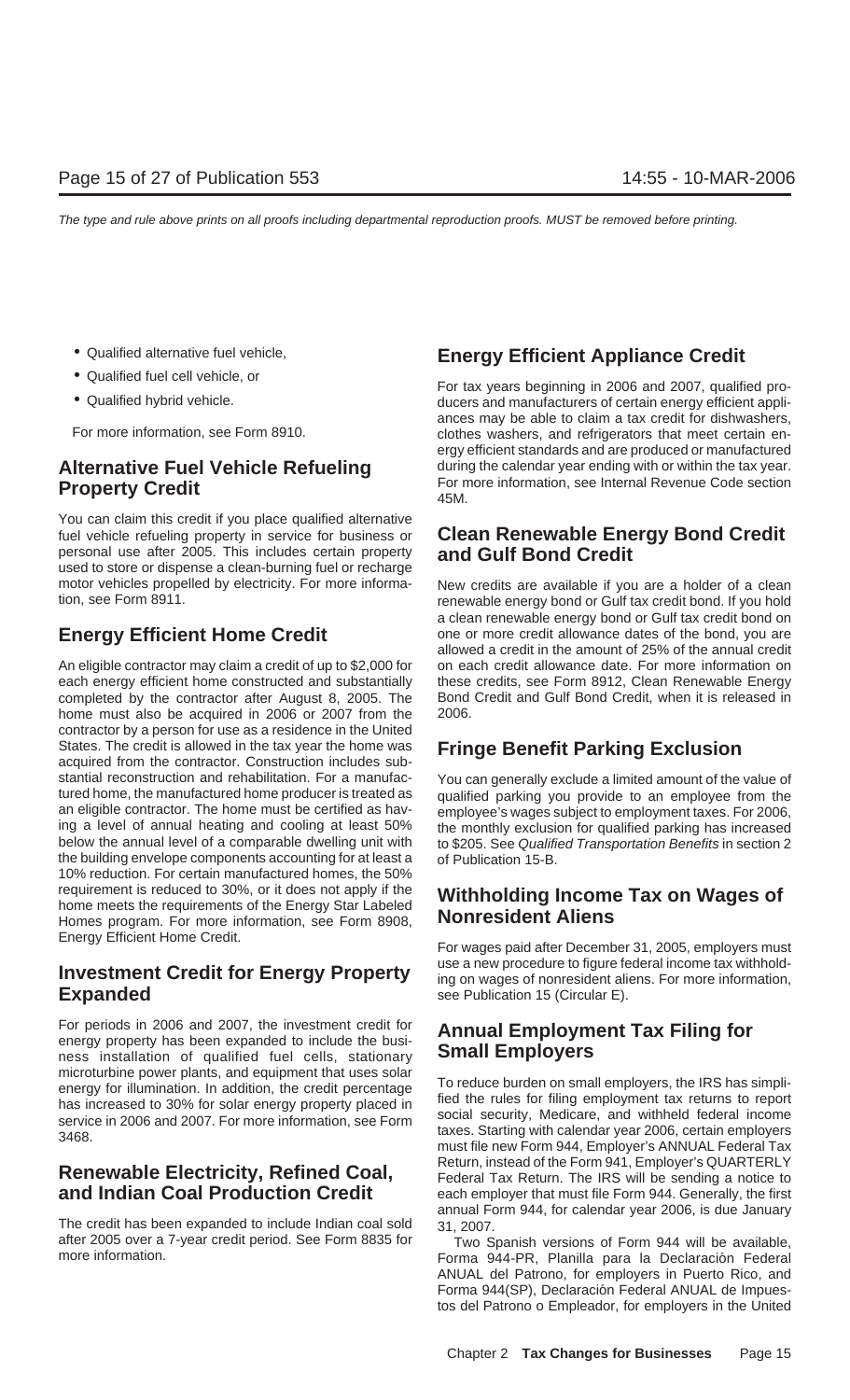States. Employers in American Samoa, Guam, the Commonwealth of the Northern Mariana Islands, and the U.S. Virgin Islands use Form 944-SS, Employer's ANNUAL **3.** Federal Tax Return.

For more information about annual employment tax For more information about annual employment tax **IRAs and Other** You can find T.D. 9239 on page 401 of Internal Revenue Bulletin 2006-6 at www.irs.gov/pub/irs-irbs/irb06-06.pdf. **Retirement Plans**

## **Expired Tax Benefits 2005 Changes**

In addition to certain provisions discussed earlier, the following tax benefits have expired as shown below.

- after 2005). **(IRAs)**
- Accelerated depreciation for qualified Indian reserva-<br>
For more information about IRAs, see Publication 590,<br>
2005).<br>
2005).
- 
- Credit for electricity produced from a facility using \$4,000, or solar energy (for a facility placed in service after • The Your taxable compensation for the year.<br>2005).
- 2005). \$4,500, or
- Suspension of the 100% of net income limit on per-<br>centage depletion for oil and gas from marginal wells<br>centage depletion for oil and gas from marginal wells
- 
- \$4,000, or<br>• the District of Columbia Enterprise Zone (for any **•** Your taxable compensation for the year. the District of Columbia Enterprise Zone (for any period after 2005).
- 



• \$4,500, or At the time this publication went to print, Congress was considering legislation that would re- • Your taxable compensation for the year. instate many of these benefits. You can visit

## • Indian employment credit (for tax years beginning **Individual Retirement Arrangements**

• 15-year recovery period for qualified leasehold im-<br>provements and qualified restaurant improvements<br>(for property placed in service after 2005).<br>(for property placed in service after 2005).

- 
- 

• Expensing of environmental remediation costs (ex-<br>cept for qualified contaminated sites in the Gulf Op-<br>portunity Zone) (for costs paid or incurred after<br>of:<br>office the smaller portunity Zone) (for costs paid or incurred

- 
- 

(for tax years beginning after 2005).<br>
• Deduction for corporate donations of computer tech-<br>
half were made only to Roth IRAs, your contribution limit<br>
years beginning after 2005).<br>
years beginning after 2005).

- 
- 

• Possessions corporation tax credit (for tax years be-<br>ginning after 2005). The state of the space of the smaller of the smaller of:<br>limit for 2005 is generally the smaller of:

- 
- 

For the modified AGI is above a certain amount,<br>www.irs.gov for current information on tax changes.<br>your contribution limit may be reduced.

**Modified AGI limit for traditional IRA contributions increased.** For 2005, if you were covered by a retirement plan at work, your deduction for contributions to a traditional IRA is reduced if your modified adjusted gross income (AGI) is:

- More than \$70,000 but less than \$80,000 for a married couple filing a joint return or a qualifying widow(er),
- More than \$50,000 but less than \$60,000 for a single individual or head of household, or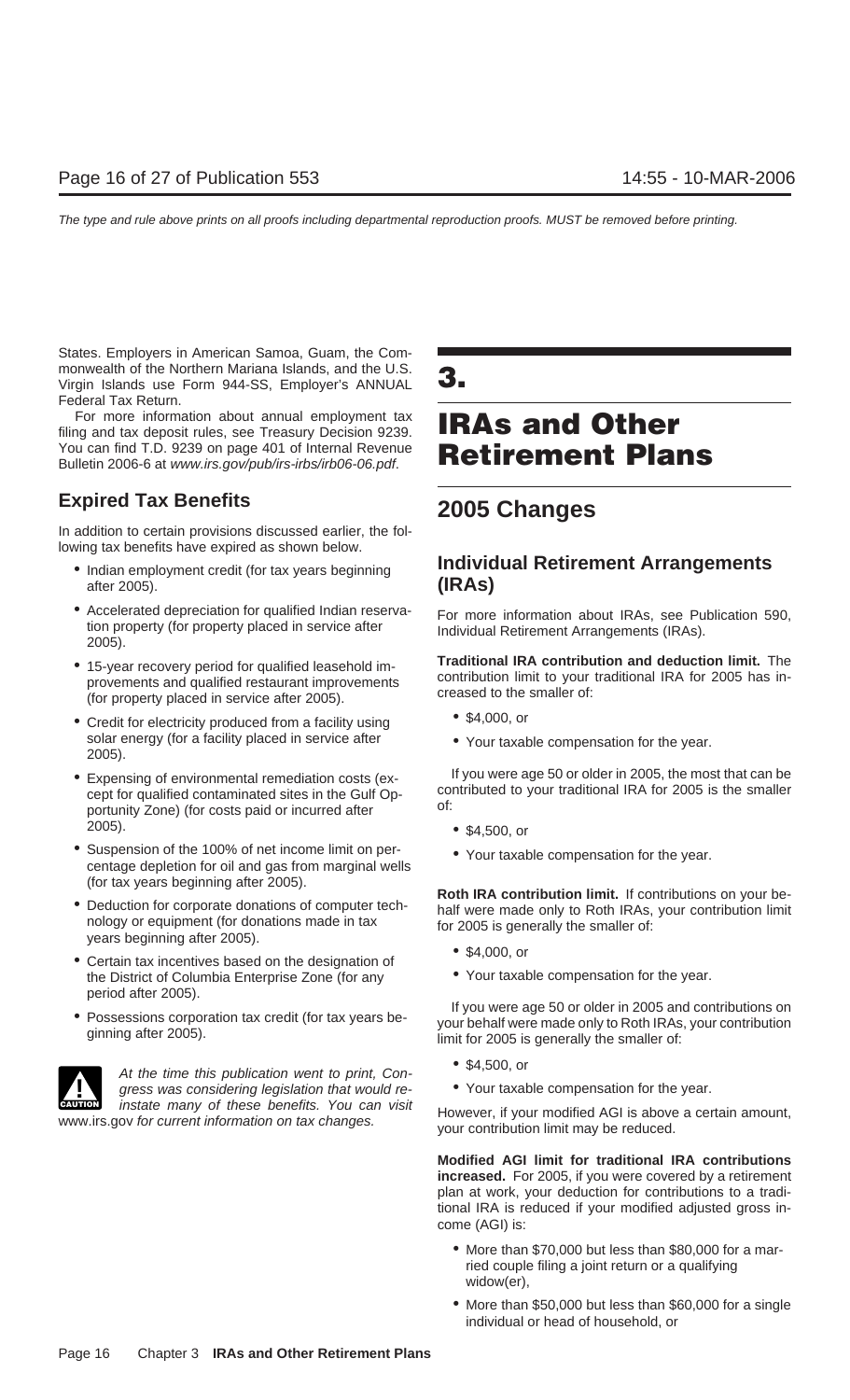SEPs (excluding SIMPLE plans) is \$14,000. For all filing statuses other than married filing separately, the upper and lower limits of the phaseout range has **Catch-up contributions.** For 2005, a plan can permit increased by \$5,000. **participants** who are age 50 or older at the end of the

**Increase in limit on salary reduction contributions** \$4,000. **under a SIMPLE IRA.** For 2005, salary reduction contri-<br>The catch-up contribution a participant can make for a butions that your employer could make on your behalf year cannot exceed the smaller of: under a SIMPLE IRA has increased to  $$10,000$ .  $\bullet$  \$4,000, or

**Additional salary reduction contributions to SIMPLE**<br> **RAs for persons 50 and older.** For 2005, additional<br>
salary reduction contributions could be made to your<br>
SIMPLE IRA if:<br>
SIMPLE IRA if:

- You were age 50 or older in 2005, and
- 

- 
- 

**Modified AGI for conversion purposes.** Beginning in elective deferrals and other SEP contributions has in-<br>2005, modified AGI for conversion purposes will not include required distributions from qualified retirement plans **Contribution limit increased.** For 2005, the annual limit (including IRAs). on the amount of employer contributions to a SEP has

The following changes apply to qualified plans. For more  $\bullet$  \$42,000. information, see Publication 560, Retirement Plans for Small Business. **Compensation limit.** For 2005, the maximum amount of

maximum annual benefit for a participant under a defined deduction for contributions has increased to \$210,000. benefit plan has increased to the smaller of:

- 100% of the participant's average compensation for **SIMPLE Plans** his or her highest 3 consecutive calendar years, or
- 

For 2005, a defined contribution plan's maximum annual<br>contributions. For 2005, the limit on<br>the account of a participant has increased to the smaller of:<br>creased to \$10,000.

- 
- 

**Compensation limit.** For 2005, the maximum compensa-<br>tion used for figuring contributions and benefits has in-<br>year cannot exceed the smaller of: creased to  $$210,000$ .  $$2,000$ , or

• Less than \$10,000 for a married individual filing a **Elective deferrals (401(k) plans).** For 2005, the limit on separate return. elective deferrals for participants in 401(k) plans and SAR-

calendar year to make catch-up contributions of up to

- 
- 

## • No other salary reduction contributions could be **Simplified Employee Pensions (SEPs)**

made for you to the plan for the year because of<br>limits or restrictions, such as the regular annual limit. The following changes apply to SEPs. For more informa-<br>tion, see Publication 560.

For 2005, the additional amount is the smaller of: **Elective deferral (SARSEPs) limit.** The limits on elective <p>• \$2,000, or<br/>\n 2,000, or<br/>\n 3,000, or<br/>\n 50,000, or<br/>\n 50,000, or<br/>\n 61,000, or<br/>\n 70,000, or<br/>\n 80,000, or<br/>\n 901(k) plans).</p>\n<p>• You compensation for the year.</p>

Deduction limit increased. The maximum deduction for modified AGI. Beginning in 2005, the domestic production contributions to a SEP remains unchanged at 25% of the<br>tion activities deduction is added back to income when<br>figuring modified AGI. 2005, the maximum combined deduc

increased to the smaller of:

- **Qualified Plans •** 25% of an eligible employee's compensation, or
	-

**Limits on contributions and benefits.** For 2005, the an employee's compensation you can consider when figur-<br>maximum annual benefit for a participant under a defined ing SEP contributions (including elective deferrals) an

• \$170,000. The following changes apply to SIMPLE plans. For more information, see Publication 560.

• 100% of the compensation actually paid to the par-<br>ticipant, or permit participants who are age 50 or older at the end of • \$42,000. the calendar year to make catch-up contributions of up to \$2,000.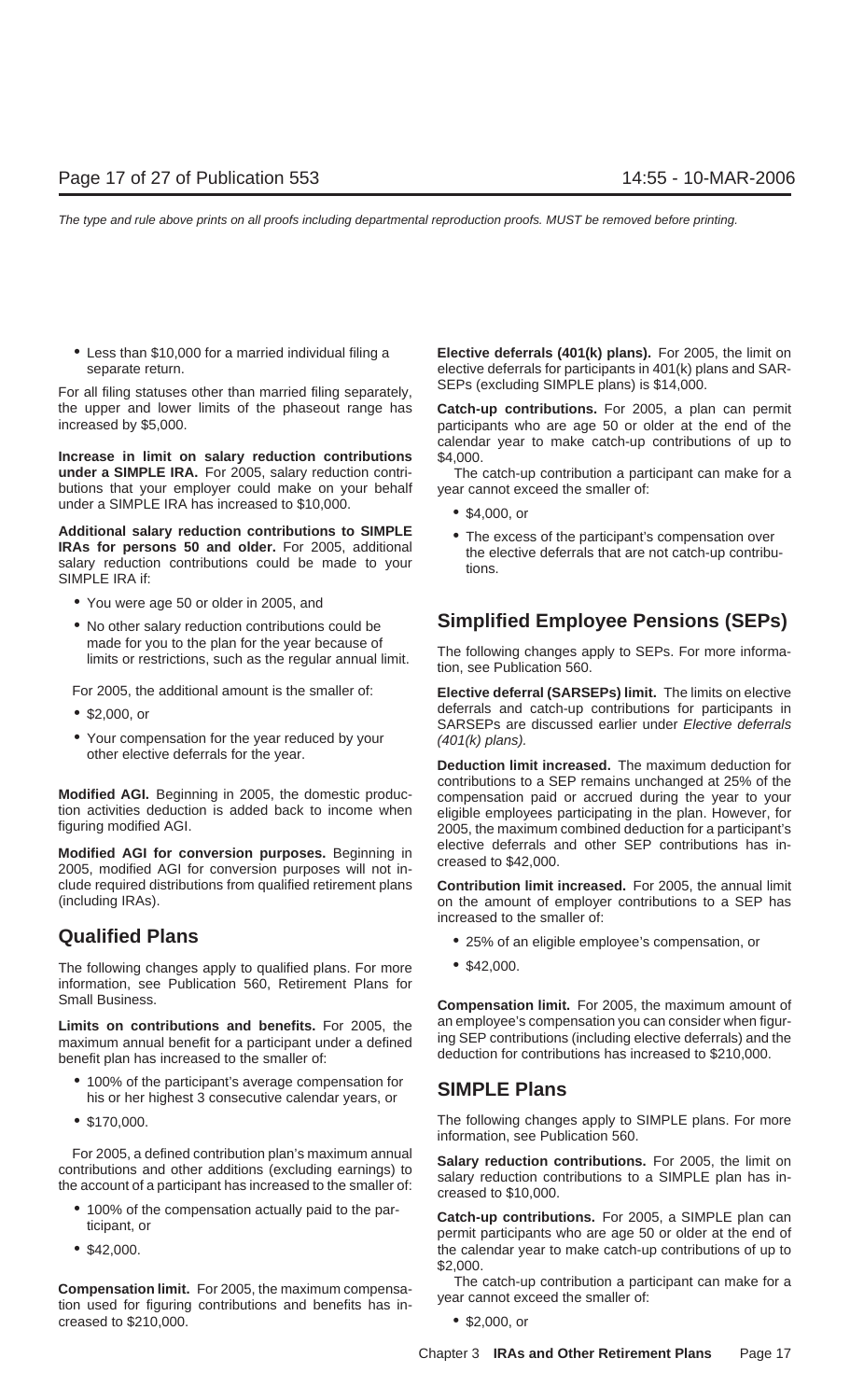catch-up contributions. Come (AGI) is:

The following changes apply to 403(b) plans. For more • More than \$50,000 but less than \$60,000 for a single information, see Publication 571, Tax-Sheltered Annuity Plans (403(b) Plans).<br>
Plans (403(b) Plans).<br>
• Less than

**Increase in the limit on elective deferrals.** For 2005, the separate return. limit on elective deferrals has increased to \$14,000.

**Catch-up contributions.** If you are age 50 or older by the<br>end of 2005, you may be permitted to make additional<br>catch-up contributions of up to \$4,000 to your 403(b) plan.<br>salary reduction contributions can be made to you

**Limit on annual additions.** For 2005, the limit on annual SIMPLE IRA if: additions has increased to \$42,000. • **•** You will be age 50 or older in 2006, and

Participants in the TSP who are age 50 or older at the end<br>of the year generally can make catch-up contributions to For 2006, the additional amount is the smaller of: the plan. For 2005, the maximum catch-up contribution has • \$2,500, or increased to \$4,000. For more information, see Publication 721, Tax Guide to U.S. Civil Service Retirement Benefits. • Your compensation for the year reduced by your

**Traditional IRA contribution and deduction limit.** If you will be age 50 or older in 2006, the most that can be **Qualified Plans** contributed to your traditional IRA for 2006 will be the smaller of: The following changes apply to qualified plans. For more

- 
- 

**Roth IRA contribution limit.** If you will be age 50 or older benefit plan has increased to the smaller of: in 2006 and contributions on your behalf are made only to<br>Roth IRAs, your contribution limit for 2006 will generally be<br>the smaller of:<br>his or her highest 3 consecutive calendar years, or

- 
- 

However, if your modified AGI is above a certain amount, contributions and other additions (excluding earnings) to your contribution limit may be reduced.

**Modified AGI limit for traditional IRA contributions**  $\bullet$  100% of the compensation actually paid to the parioreased for a married couple filing a joint return. For 2006, if you are covered by a retirement plan at work, your • \$44,000 (subject to cost-of-living increases).

• The excess of the participant's compensation over deduction for contributions to a traditional IRA will be the salary reduction contributions that are not reduced (phased out) if your modified adjusted gross in-

- More than \$75,000 but less than \$85,000 for a married couple filing a joint return or a qualifying **403(b) Plan Changes** widow(er),
	-
	-

- 
- **Catch-up Contributions to Thrift** No other salary reduction contributions can be made **Savings Plan (TSP) Savings Plan (TSP) rou to the plan for the year because of limits or restrictions**, such as the regular annual limit.

- 
- other elective deferrals for the year.

## **2006 Changes Qualified Roth Contribution Programs**

**Individual Retirement Arrangements**<br> **Individual Retirement Arrangements**<br> **IRAS** (IRAS) that participants may elect to have part or all of their<br> **IRAS** For more information about IRAs, see Publication 590. elective deferrals to the plan designated as after-tax Roth contributions.

information, see Publication 560. • \$5,000, or

• Your taxable compensation for the year. **Limits on contributions and benefits.** For 2006, the maximum annual benefit for a participant under a defined

- 
- \$175,000 (subject to cost-of-living increases). \$5,000, or

• Your taxable compensation for the year. For 2006, a defined contribution plan's maximum annual

- 
-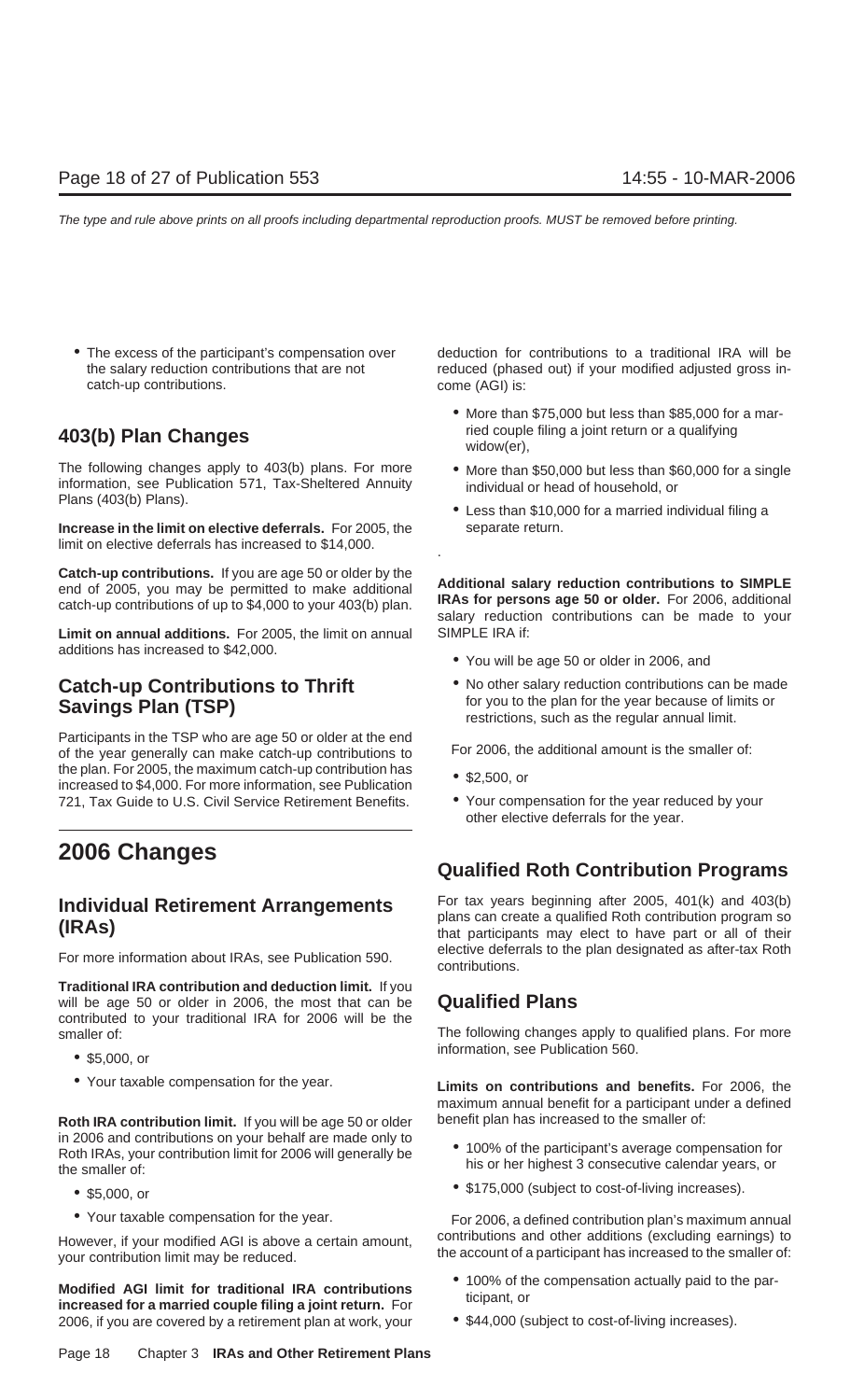creased to \$220,000. catch-up contributions of up to \$5,000 to your 403(b) plan.

elective deferrals for participants in 401(k) plans and SAR-SEPs (excluding SIMPLE plans) is \$15,000.

participants who are age 50 or older at the end of the calendar year to make catch-up contributions of up to \$5,000. Participants in the TSP who are age 50 or older at the end

- 
- The excess of the participant's compensation over the elective deferrals that are not catch-up contributions.

## **Simplified Employee Pensions (SEPs)**

tion, see Publication 560.

**Deduction limit increased.** The maximum deduction for **2005 Changes** contributions to a SEP remains unchanged at 25% of the compensation paid or accrued during the year to your eligible employees participating in the plan. However, for **Acknowledgment Required for** 2006, the maximum combined deduction for a participant's elective deferrals and other SEP contributions has in- **Contributions of Cars, Boats, and** creased to \$44,000. **Airplanes**

- 
- 

**Compensation limit.** For 2006, the maximum amount of Internal Revenue Service by February 28, 2006 (March 31, an employee's compensation you can consider when figur- 2006, if you file electronically).

of inventory. The following change applies to SIMPLE plans. For more

**Compensation limit.** For 2006, the maximum compensa- **Catch-up contributions.** If you are age 50 or older by the tion used for figuring contributions and benefits has in- end of 2006, you may be permitted to make additional

**Elective deferrals (401(k) plans).** For 2006, the limit on **Limit on annual additions.** For 2006, the limit on annual

## **Catch-up contributions.** For 2006, a plan can permit **Catch-up Contributions to Thrift**<br>participants who are age 50 or older at the end of the **Savings Plan (TSP)**

The catch-up contribution a participant can make for a of the year generally can make catch-up contributions to<br>ar cannot exceed the smaller of: the plan. For 2006, the maximum catch-up contribution has year cannot exceed the smaller of: increased to \$5,000, the maximum catch-up contribution has<br>
• \$5,000, or **increased to \$5,000. For more information**, see Publication<br>
<sup>721</sup>.

## **4.** The following changes apply to SEPs. For more informa- **Exempt Organizations**

**Contribution limit increased.** For 2006, the annual limit<br>on the amount of employer contributions to a SEP has<br>increased to the smaller of:<br>contribution. Form 1098-C (Copies B and C) can be used • 25% of an eligible employee's compensation, or for this purpose. This rule applies if the claimed value of the donated vehicle is more than \$500. • \$44,000 (subject to cost-of-living increases). For contributions for which you completed an acknowl-

edgment in 2005, file Copy A of Form 1098-C with the

ing SEP contributions (including elective deferrals) and the<br>deduction for contributions has increased to \$220,000.<br>plies to donations of boats, airplanes, and any vehicle **SIMPLE Plans**<br>**SIMPLE Plans SIMPLE Plans highways. However, this rule does not apply to donations** 

information, see Publication 560. **Penalty.** There is a penalty for knowingly furnishing a **Catch-up contributions.** For 2006, a SIMPLE plan can<br>permit participants who are age 50 or older at the end of<br>the calendar year to make catch-up contributions up to<br>\$2,500.<br>The mail Revenue Bulletin 2005-25 at www.irs.go irs-irbs/irb05-25.pdf.

**403(b) Plan Changes Completing and filing Form 1098-C.** For help in com-The following changes apply to 403(b) plans. For more pleting and filing Form 1098-C, see the 2005 General information, see Publication 571.<br>Instructions for Forms 1099, 1098, 5498, and W-2G and<br>the 2005 Instructions for F **Increase in the limit on elective deferrals.** For 2006, the structions provide the requirements for filing on paper, limit on elective deferrals has increased to \$15,000. electronically, or on magnetic media, while the Instructions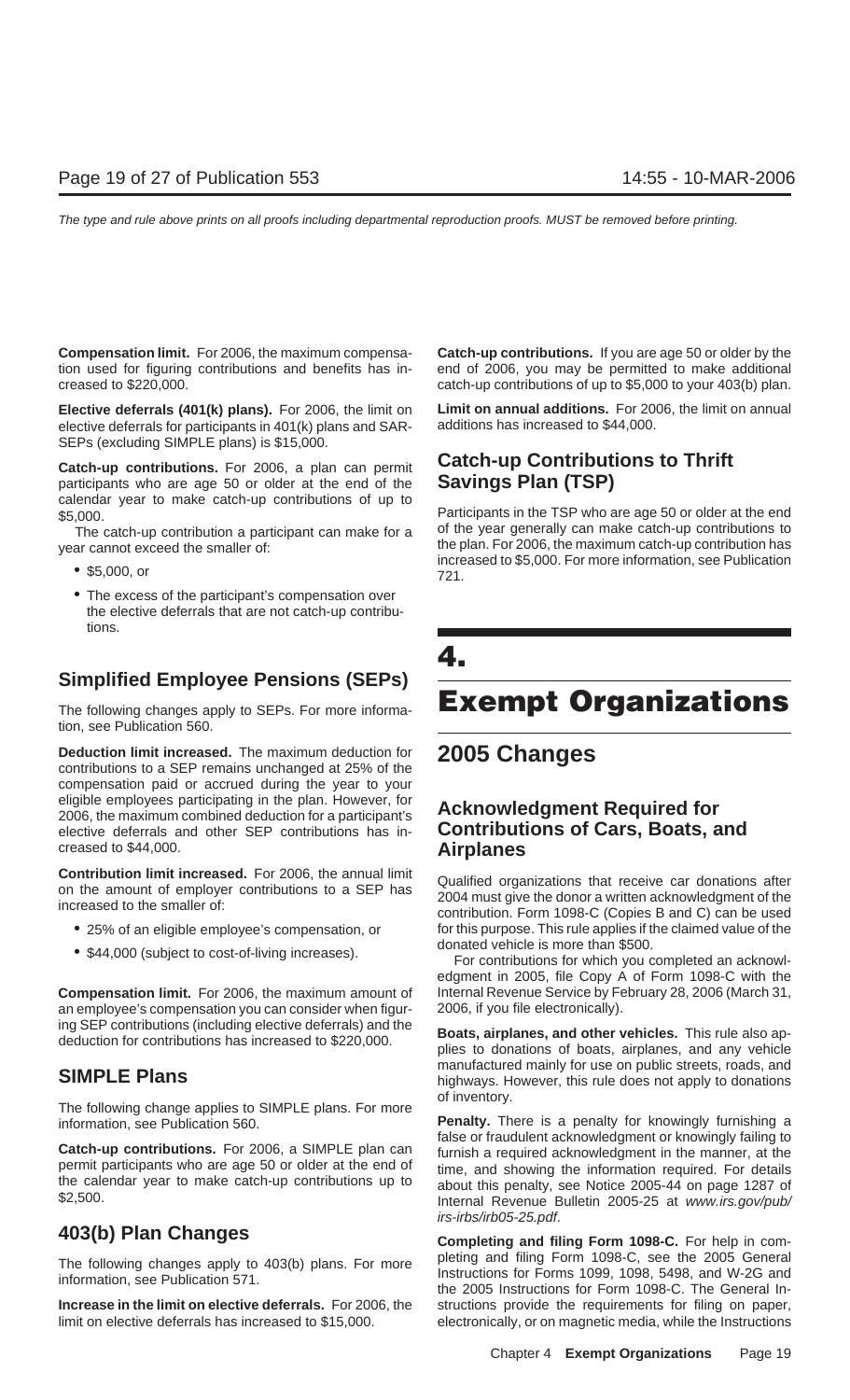for Form 1098-C give specific instructions for completing the form. To order these instructions and Form 1098-C, **2006 Changes** see How to Get Tax Help, later.



Because paper forms are scanned during **CAUTION** 1096 or 1098-C that you print from the IRS **Amount Increased** 

A taxpayer who contributes qualified intellectual property<br>to a charity may be entitled to a charitable deduction, in<br>addition to any initial deduction allowed in the year of<br>contribution, based on a specified percentage o the qualified intellectual property. Any additional charitable deductions attributable to qualified donee income may be **Annual Exclusion for Gifts Increased** allowed in the year of the contribution or in later years. The donee organization may be required to file Form 8899, The annual exclusion for gifts of present interests made to Notice of Income From Donated Intellectual Property, if the a donee during the calendar year has increased to property produces net income for the year. The donee \$12,000. property produces net income for the year. The donee must file the form with the IRS and provide a copy of the The annual exclusion for gifts made to spouses who are form to the donor. **not U.S. citizens has increased to \$120,000.** not U.S. citizens has increased to \$120,000.

**More information.** Form 8899 and instructions is now **Maximum Estate and Gift Tax Rate** available at www.irs.gov. **Reduced**

## follows. **5.**

## **Estate and Gift Taxes**

The annual exclusion for gifts made to spouses who are of the increase. not U.S. citizens has increased to \$117,000.

## **Maximum Estate and Gift Tax Rate Reduced 6.**

For estates of decedents dying, and gifts made, in 2005, the maximum rate for the estate tax and the gift tax reduced to 47%.

For estates of decedents dying after 2004, the credit for Act of 2004, The Energy Policy Act of 2005, and the Safe, state death taxes is replaced with a deduction for state Accountable, Flexible, and Efficient Transportation Equity death taxes. Act of 2005 (SAFETEA). Some of the major changes to the

## processing, you cannot file with the IRS Forms **Estate Tax Applicable Exclusion**

An estate tax return for a U.S. citizen or resident needs to **Notice of Income From Donated** be filed only if the gross estate exceeds the applicable **Intellectual Property Intellectual Property Intellectual Property Intellectual Property Conserversed as shown below.** 

|                      | <b>Exclusion</b> |
|----------------------|------------------|
| Year                 | Amount           |
| 2006, 2007, and 2008 | \$2,000,000      |
|                      | 3.500.000        |

For estates of decedents dying, and gifts made, after 2005, the maximum rate for the estate tax and the gift tax is as

|                      | <b>Maximum</b>  |
|----------------------|-----------------|
| Year                 | <b>Tax Rate</b> |
|                      | 46%             |
| 2007, 2008, and 2009 | 45%             |

## **2005 Changes Generation-Skipping Transfer (GST) Exemption Increased**

**Annual Exclusion for Gifts To** The generation-skipping transfer (GST) lifetime exemption **Spouses Increased has increased to \$2,000,000.** The annual increase can only be allocated to transfers made during or after the year

**Changes to State Death Taxes Various excise tax provisions of the Internal Revenue** Code were added or affected by American Jobs Creation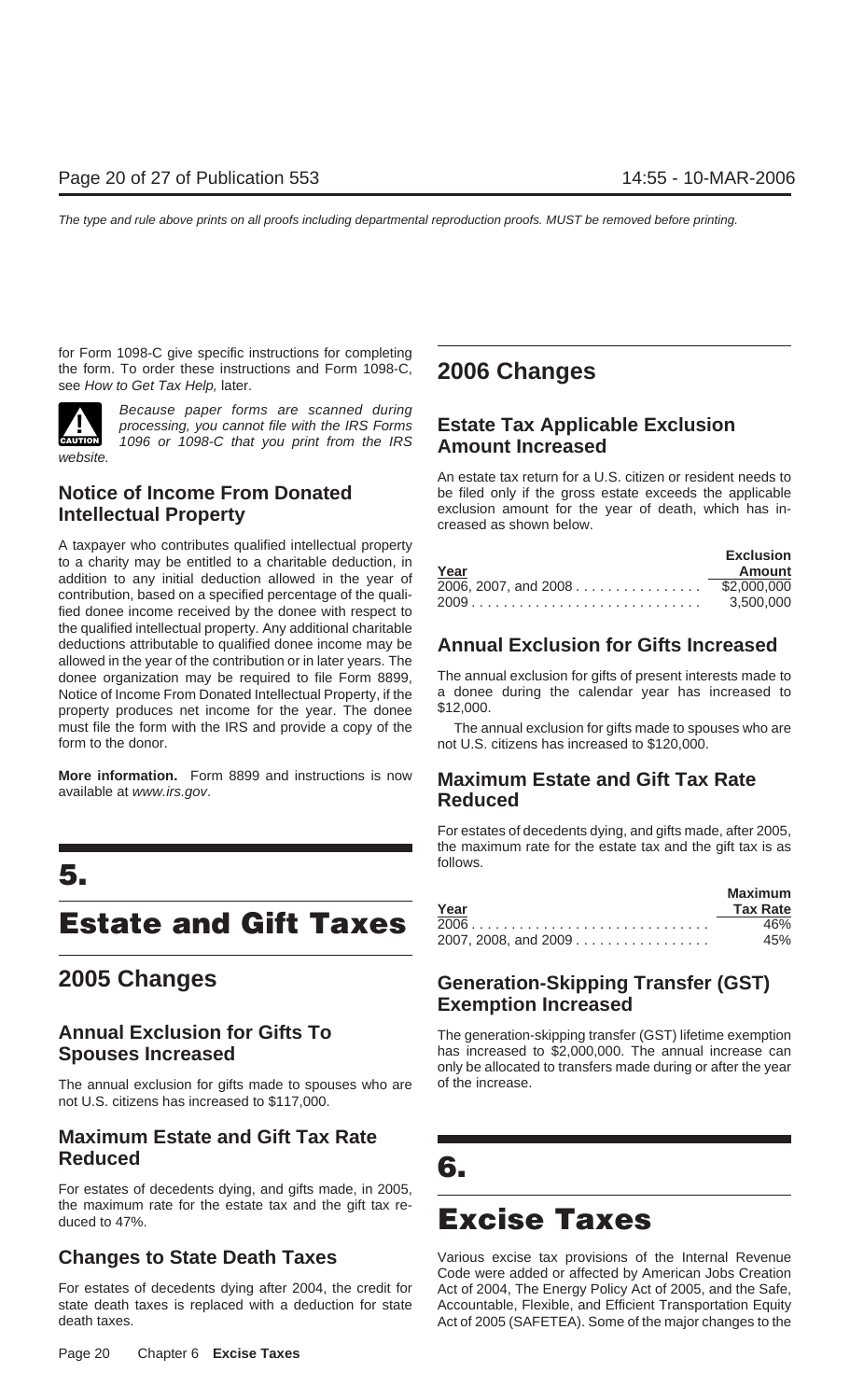- 
- 
- Form 4136, Credit for Federal Tax Paid on Fuels less are excluded from the 12% retail tax.
- 
- 

# unless a reduced rate applies. **Tax (Form 2290)**

## **Repeal of Installment Agreement Kerosene, Use on a Farm**

beginning with Form 2290 for the period July 1, 2005, through June 30, 2006. **A contract the Contract of Contract and Southern** aviation) sold for use on a farm for farming purposes have

## **Changes Effective for the Third** make these claims. **Quarter of 2005 Leaking Underground Storage Tank**

Super single tires designed for steering are taxable at the kerosene for use in aviation (nontaxable uses and foreign<br>rate of \$.0945, retroactive to January 1, 2005. Taxpayers trade), gasoline blendstocks, kerosene used fo rate of \$.0945, retroactive to January 1, 2005. Taxpayers must file Form 720X to report the \$.04725 tax rate increase stock purpose, and diesel fuel or kerosene used in Alaska. on super single tires designed for steering reported on The following IRS Nos. have been added to Form 720. Forms 720 for the first and second calendar quarters of  $\bullet$  IRS No. 105, Dyed diesel fuel, LUST tax. 2005.

## **Fourth Quarter of 2005** • IRS No. 119, LUST tax, other exempt removals.

The gas guzzler tax on limousines with a gross unloaded<br>vehicle weight of greater than 6,000 pounds is repealed,<br>effective for sales, uses, or leases by the manufacturer,<br>producer, or importer.<br>producer, or importer.

## **Fishing Rods and Fishing Poles**

Fishing rods and fishing poles (and component parts) taxed at a rate of 10% will have a maximum tax of \$10 per article.

# forms and publications are highlighted below. Explana-<br>tions of the changes are included in the following products.<br>• Form 720, Quarterly Federal Excise Tax Return<br>Tractors that have a gross vehicle weight of 19,500 pounds

• The Instructions for Form 720 **Fractions instructions or less and a gross combined weight of 33,000 pounds or** 

## • Form 8849, Claim for Refund of Excise Taxes **Kerosene for Use in Aviation** • Publication 510, Excise Taxes for 2006

The taxation and claims relating to kerosene for use in aviation have been revised. The terminology has changed **Heavy Highway Vehicle Use the maxilion-grade kerosene to kerosene for use in avia-** tion. Generally, kerosene is taxed at \$.244 per gallon

## **Undyed Diesel Fuel and Undyed**

The election to pay in installments has been repealed, Registered ultimate vendors claims for undyed diesel fuel<br>heginning with Form 2290 for the period luly 1, 2005 and undyed kerosene (other than kerosene for use in been eliminated. Ultimate purchasers may use Schedule C (Form 720), Schedule 1 (Form 8849), or Form 4136 to

## **(LUST) Tax**

**Taxable Tires** The LUST tax rate (\$.001) generally applies to removals, entries, and sales of dyed diesel fuel, dyed kerosene,

- 
- IRS No. 107, Dyed kerosene, LUST tax.
- **Changes Effective for the Changes III Changes** Effective **for the on nontaxable uses, including foreign trade.** 
	-

The LUST tax will not be credited or refunded, except for exported taxable fuel. The rates on Schedule C (Form **Gas Guzzler Tax** 720), Schedules 1 and 2 (Form 8849), and Form 4136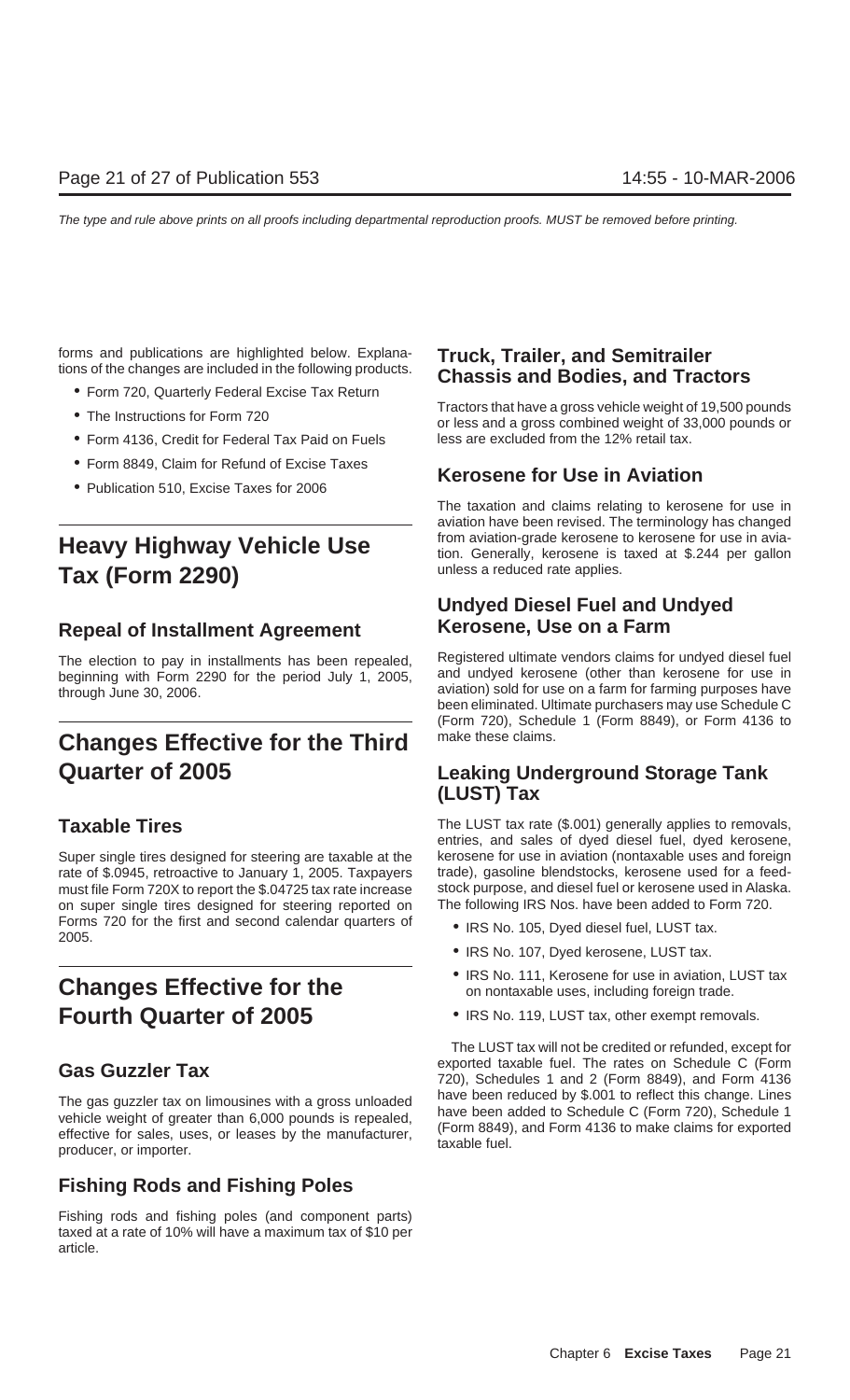## **Changes Effective for the First** be met. **Quarter of 2006**

For amounts paid during 2006, the tax on the use of international air travel facilities will be \$14.50 per person **Reinstatement of the Oil Spill Liability** for flights that begin or end in the United States, or \$7.30 **Tax** per person for domestic segments that begin or end in Alaska or Hawaii (applies only to departures). For amounts The oil spill liability taxes (IRS Nos. 18 and 21) have been paid for each domestic segment of taxable transportation reinstated beginning April 1, 2006. of persons by air, the domestic segment tax is \$3.30 per segment for transportation that begins in 2006.

**Arrow Shafts 7.** The tax on arrow shafts has increased to \$.40 per arrow shaft. **Foreign Issues Renewable Diesel**

Renewable diesel will generally be treated the same as **2005 Changes** biodiesel for credit purposes. The renewable diesel mixture credit is \$1.00 per gallon of renewable diesel.

## **Foreign Tax Credit**<br>If you claim the credit for foreign taxes on an accrual basis,

A reduced rate of tax on a diesel-water fuel emulsion you must generally use the average exchange rate for the<br>applies if certain conditions are met. IRS No. 104 has been tax year to which taxes relate. However, in tax yea applies if certain conditions are met. IRS No. 104 has been tax year to which taxes relate. However, in tax years<br>added to Form 720. Claims can be made for nontaxable beginning in 2005 and later years, you can elect to use uses of a diesel-water fuel emulsion and for diesel fuel exchange rate in effect on the date the taxes were paid. used to produce a diesel-water fuel emulsion. For details, see Publication 514, Foreign Tax Credit for

## **Taxable Tires**

- 
- 
- IRS No. 113, Taxable tires, super single tires de-

## **Claims for Exempt Sales of Fuel by**<br>**Registered Credit Card Issuers** being phased out, generally for transactions after 2004.

osene used exclusively by a state or local government or the ETI exclusion provisions does not apply to transactions<br>nonprofit educational organization can be made by the in the ordinary course of a trade or business under registered credit card issuer if the fuel was purchased with binding contract if such contract is between the taxpayer a credit card issued to the state or local government or and an unrelated person (as defined under the ETI exclu-

nonprofit educational organization. Other conditions must

## **Changes Effective for the Air Transportation Taxes Second Quarter of 2006**

beginning in 2005 and later years, you can elect to use the Individuals.

## **Alternative Minimum Tax Foreign Tax**<br>tires instead of IRS No. 66.<br>**Credit 90% Limit Repealed**

• IRS No. 108, Taxable tires other than biasply or<br>super single tires.<br>pre-credit tentative minimum tax foreign tax credit to reduce your<br>pre-credit tentative minimum tax. For tax years beginning • IRS No. 109, Taxable tires, biasply or super single before 2005, the amount of alternative minimum tax fortires (other than super single tires designed for eign tax credit was generally limited to 90% of your steering). bree-credit tentative minimum tax. See Form 6251 and its<br>instructions.

## signed for steering. **Phaseout of Extraterritorial Income Exclusion**

being phased out, generally for transactions after 2004. For transactions during 2005, taxpayers may claim 80% of<br>Claims for gasoline, undyed diesel fuel, and undyed ker-<br>osene used exclusively by a state or local government or the ETI exclusion provisions does not apply to tran in the ordinary course of a trade or business under a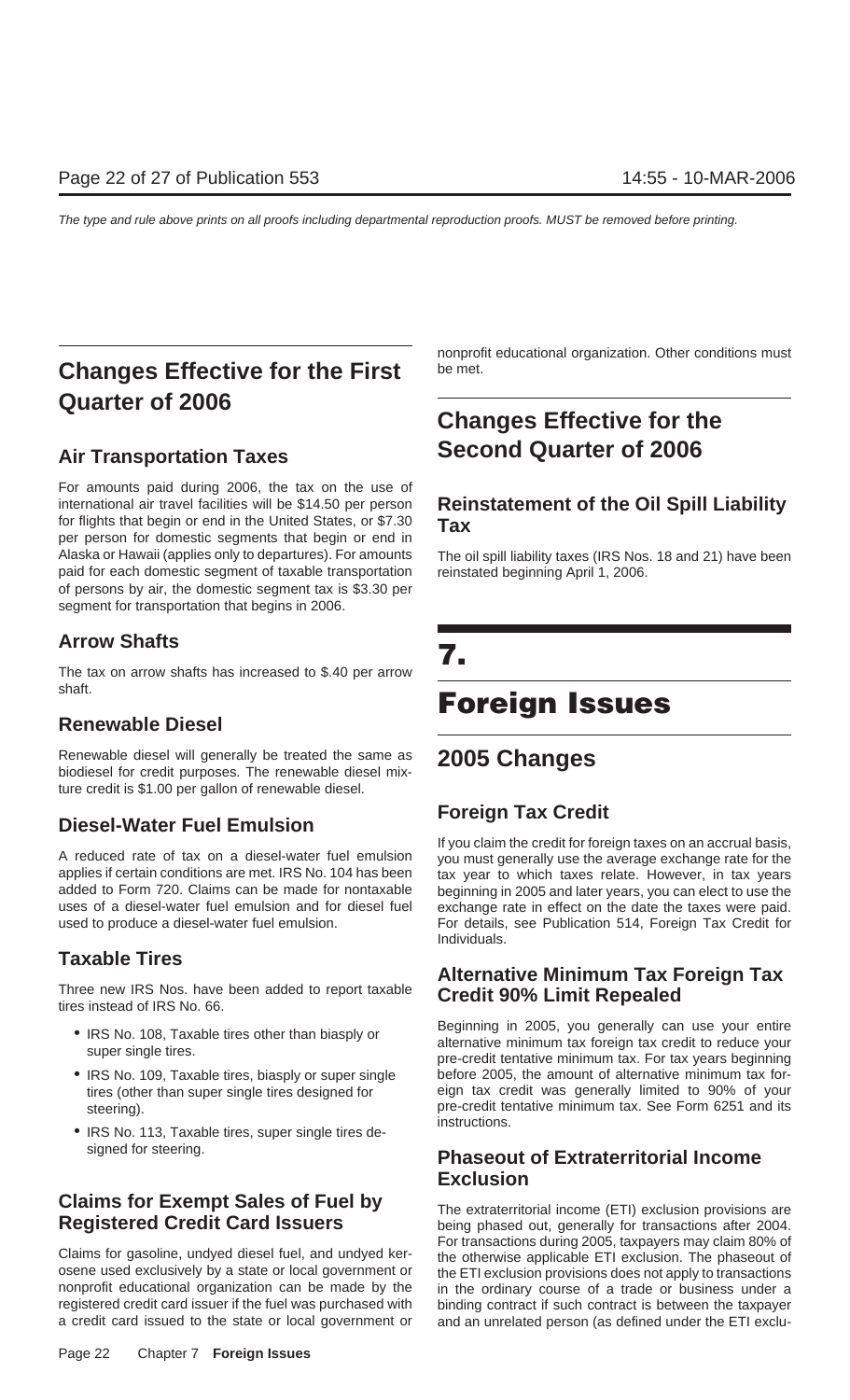sion provisions) and such contract is in effect on Septem-<br>the amount of one personal exemption (\$3,300 for 2006). ber 17, 2003, and at all times thereafter. For more information, see Notice 2005-77, 2005-46 I.R.B.

benefits. The new U.S.-Japan income tax treaty, which<br>became effective on January 1, 2005, does not allow them. in determining the source of compensation for labor or

- 
- 
- 

## **New Rules for Partnership Exclusion Withholding on Effectively Connected**<br>Income (ETI) exclusion provisions are<br>being phased out, generally for transactions after 2004.

nected Income in Publication 515, Withholding of Tax on and an unrelated person (as defined under the ETI exclu-<br>- and an unrelated person (as defined under the ETI exclu-

## **New Rules for Publicly Traded Exercise For more information, see the 2005 Form 8873 and <b>Partnership (PTP) Withholding on instructions.** For more information, see the 2005 Form 8873 and **Distributions to Foreign Partners**

PTP can no longer elect to withhold tax based on ECI New rules apply to acceptance agents. There are four allocable to its foreign partners. The PTP must withhold on the distribution of that income to its foreign partners.

For more information, see Publicly Traded Partnerships under Partnership Withholding on Effectively Connected • Acceptance agent agreements must be renewed *Income* in Publication 515.

## **Requirement for Nonresident Aliens** by the IRS.

Generally, the requirement to file a return has been elimi- For more information, see Rev. Proc. 2006-10 on page 293 nated for nonresident aliens who earn wages effectively of Internal Revenue Bulletin 2006-2 at www.irs.gov/pub/ connected with a U.S. trade or business that are less than irs-irbs/irb06-02.pdf.

For more information, see the 2005 Form 8873, Extra- 951. You can find Notice 2005-77 on page 951 of Internal territorial Income Exclusion, and instructions. Revenue Bulletin 2005-46 at www.irs.gov/pub/irs-irbs/ irb05-46.pdf.

# **Residents of Japan**<br>**Beginning in 2005, if you are a nonresident alien and a Personal Services** resident of Japan, you generally cannot claim the following

• Exemptions for spouse and dependents. personal services performed as an employee. If you file • Qualifying widow(er) filing status. <br>
• Qualifying widow(er) filing status. <br>
apply to your returns for 2006 and later years.

• Single filing status for people who are married, have Under the new rules, compensation (other than fringe a child, and do not live with their spouse. benefits) is sourced on a time basis. Fringe benefits (such However, if you choose to have the old U.S.-Japan treaty<br>apply in its entirety for 2005, you may be able to claim<br>these benefits on your 2005 Form 1040NR, U.S. Nonresi-<br>dent Alien Income Tax Return.<br>dent Alien Income Tax R

## **Phaseout of Extraterritorial Income**

For partnership tax years beginning after May 18, 2005,<br>
new regulations under section 1446 provide the rules for a<br>
partnership to withhold tax on ECI allocated to a foreign<br>
partner. See Partnership Withholding on Effect sion provisions) and such contract is in effect on Septem-

## **New Rules for Acceptance Agents** For partnership tax years beginning after May 18, 2005, a

- 
- 
- Agreements in effect under the old procedures will **2006 Changes** expire on December 31, 2006. Acceptance agents will need to apply under the new procedures to maintain their approved status.
- **Exception From the Filing**<br> **Exception From the Filing**<br> **Exception From the Filing**<br> **Exception From the Filing**<br> **Acceptance agents may request that their names be**<br>
added to a public list of agents published periodical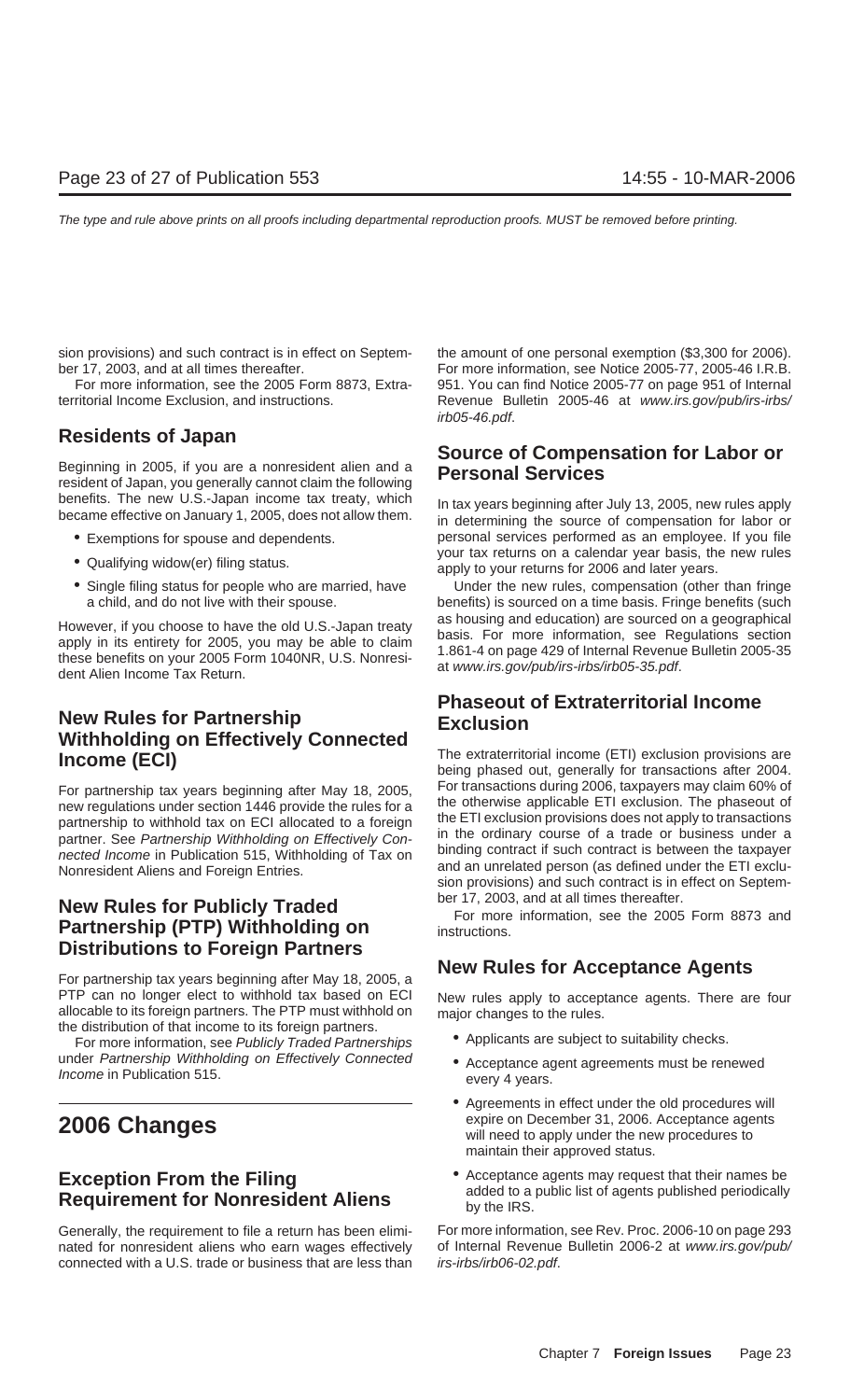## **How To Get Tax Help** • Figure your withholding allowances using our Form

publications and forms, ask tax questions, and get more information from the IRS in several ways. By selecting the • Get information on starting and operating a small method that is best for you, you will have quick and easy business. access to tax help. **Phone.** Many services are available by phone.

**Contacting your Taxpayer Advocate.** If you have attempted to deal with an IRS problem unsuccessfully, you

Should contact your Taxpayer Advocate.<br>
The Taxpayer Advocate independently represents your<br>
interests and concerns within the IRS by protecting your<br>
rights and resolving problems that have not been fixed<br>
through normal not change the tax law or make a technical tax decision,<br>they can clear up problems that resulted from previous <br>contacts and ensure that your case is given a complete<br>questions at 1-800-829-1040. contacts and ensure that your case is given a complete

- 
- 
- 
- 

For more information, see Publication 1546, How To Get TDD equipment, call 1-800-829-4059 to ask tax<br>Ho With Unresolved Tax Problems (now available in guestions or to order forms and publications. Help With Unresolved Tax Problems (now available in Chinese, Korean, Russian, and Vietnamese, in addition to **•** *TeleTax topics.* Call 1-800-829-4477 and press 2 to English and Spanish).

**Free tax services.** To find out what services are avail-<br>able, get Publication 910, IRS Guide to Free Tax Services. <br>**•** Refund information. If you would like to check the able, get Publication 910, IRS Guide to Free Tax Services. • Refund information. If you would like to check the<br>It contains a list of free tax publications and an index of tax status of your 2005 refund, call 1-800-829-447 It contains a list of free tax publications and an index of tax topics. It also describes other free tax information services, and press 1 for automated refund information or including tax education and assistance programs and a list call 1-800-829-1954. Be sure to wait at least 6 of TeleTax topics. weeks from the date you filed your return (3 weeks



filing status and take the following actions.<br>• E-file your return. Find out about commercial tax your refund.

- 
- your refund. **Walk-in.** Many products and services are avail-
- Download forms, instructions, and publications.  $\blacksquare$  able on a walk-in basis.
- Order IRS products online.
- Research your tax questions online.
- **8. •** Search publications online by topic or keyword.
	- View Internal Revenue Bulletins (IRBs) published in
	- W-4 calculator.
	- You can get help with unresolved tax issues, order free  $\bullet$  Sign up to receive local and national tax news by<br>blications and forms, ask tax questions, and get more email.
		-



- 
- 
- and impartial review.<br>To contact your Taxpayer Advocate:<br>Review and the solving tax problems every business day in IRS solving tax problems every business day in IRS • Call the Taxpayer Advocate toll free at **Faxill Content Centers.** An employee can 1-877-777-4778;<br>count, or help you set up a payment plan. Call your ac-<br>count, or help you set up a payment plan. Call your • Call, write, or fax the Taxpayer Advocate office in local Taxpayer Assistance Center for an appoint-<br>your area; ment. To find the number, go to • Call 1-800-829-4059 if you are a www.irs.gov/localcontacts or look in the phone TTY/TDD user; or **book under United States Government, Internal** 
	- Revenue Service. Visit www.irs.gov/advocate. TTY/TDD equipment. If you have access to TTY/
		- listen to pre-recorded messages covering various
		- Internet. You can access the IRS website 24 if you filed electronically). Have your 2005 tax re-<br>hours a day 7 days a week at www.irs.cov.to turn available because you will need to know your hours a day, 7 days a week, at www.irs.gov to<br>take the following actions

For proposition and e-file services available free to eli-<br>
Social sphere is available free to eli-<br>
Check the status of your 2005 refund. Click on<br>
Where's My Refund. Be sure to wait at least 6<br>
weeks from the date you fi

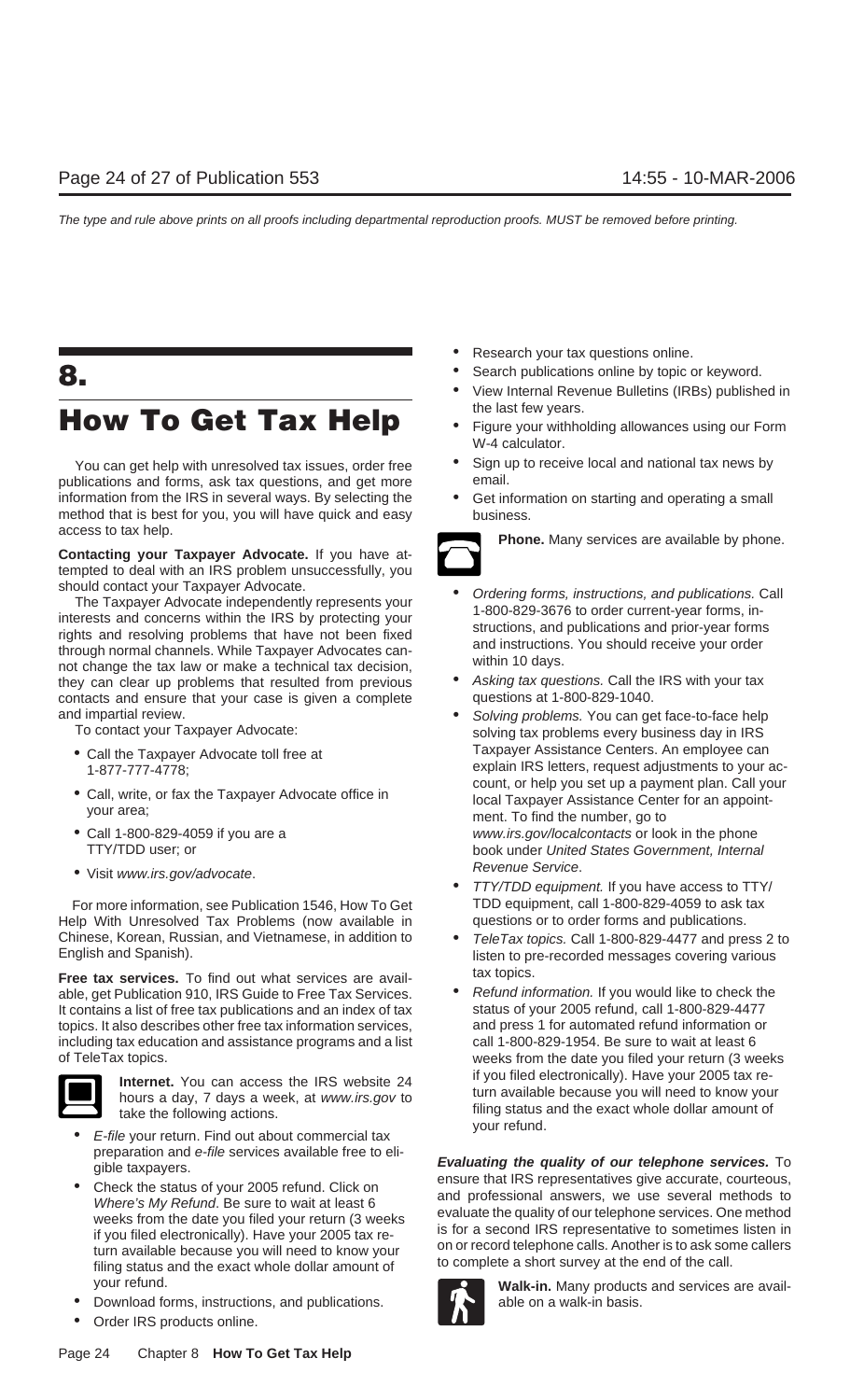- Products. You can walk in to many post offices, Current-year forms, instructions, and publications. libraries, and IRS offices to pick up certain forms,<br>
instructions, and publications. Some IRS offices,<br>
libraries, grocery stores, copy centers, city and<br>
county government offices, credit unions, and office<br>
supply store supply stores have a collection of products avail-<br>able to print from a CD-ROM or photocopy from  $\bullet$  Tax Topics from the IRS telephone response sys-<br>reproducible proofs. Also, some IRS offices and tem. reproducible proofs. Also, some IRS offices and tions, Internal Revenue Bulletins, and Cumulative **•** Internal Revenue Bulletins.<br>Bulletins available for research purposes.
- Bulletins available for research purposes.<br>
 Toll-Free and email technical support.<br>
Services. You can walk in to your local Taxpayer<br>
Assistance Center every business day to ask tax<br>
questions or get help with a tax prob You can set up an appointment by calling your local<br>Center and, at the prompt, leaving a message re-<br>questing Evenyday Tax Solutions belo. A represention of the Small Business Resource Guide,<br>CD-ROM for 2005, has a new loo questing Everyday Tax Solutions help. A represen-<br>tative will call you back within 2 business days to hanced navigation features. This year's CD includes:<br>schedule an in-person appointment at your conve-<br>e Helpful informat schedule an in-person appointment at your convecalcontacts or look in the phone book under United much more.

**Mail.** You can send your order for forms, instruc-<br> **Mail.** You can send your order for forms, instruc-<br> **•** Tax law changes for 2005.



**CD-ROM for tax products.** You can order Pub- suggest changes for future editions.

■ A CD that is released twice so you have the latest and the 1-800-829-3676 or by visiting www.irs.gov/smallbiz. products. The first release ships in late December and the final release ships in late February.

- 
- 
- 
- 
- 
- libraries have the Internal Revenue Code, regula- Fill-in, print, and save features for most tax forms.
	-
	-



- nience. To find the number, go to www.irs.gov/lo- business plan, find financing for your business, and
- States Government, Internal Revenue Service. • All the business tax forms, instructions, and publi-
	-
- receive a response within 10 business days after  $\bullet$  IRS Tax Map to help you find forms, instructions, your request is received. and publications by searching on a keyword or topic.
	- National Distribution Center Net are the Web links to various government agencies, busi-<br>P.O. Box 8903 ness associations, and IRS organizations.<br>Bloomington, IL 61702-8903 "Rate the Product" survey—your opportunity to
		-

lication 1796, IRS Federal Tax Products An updated version of this CD is available each year in CD-ROM, and obtain: early April. You can get a free copy by calling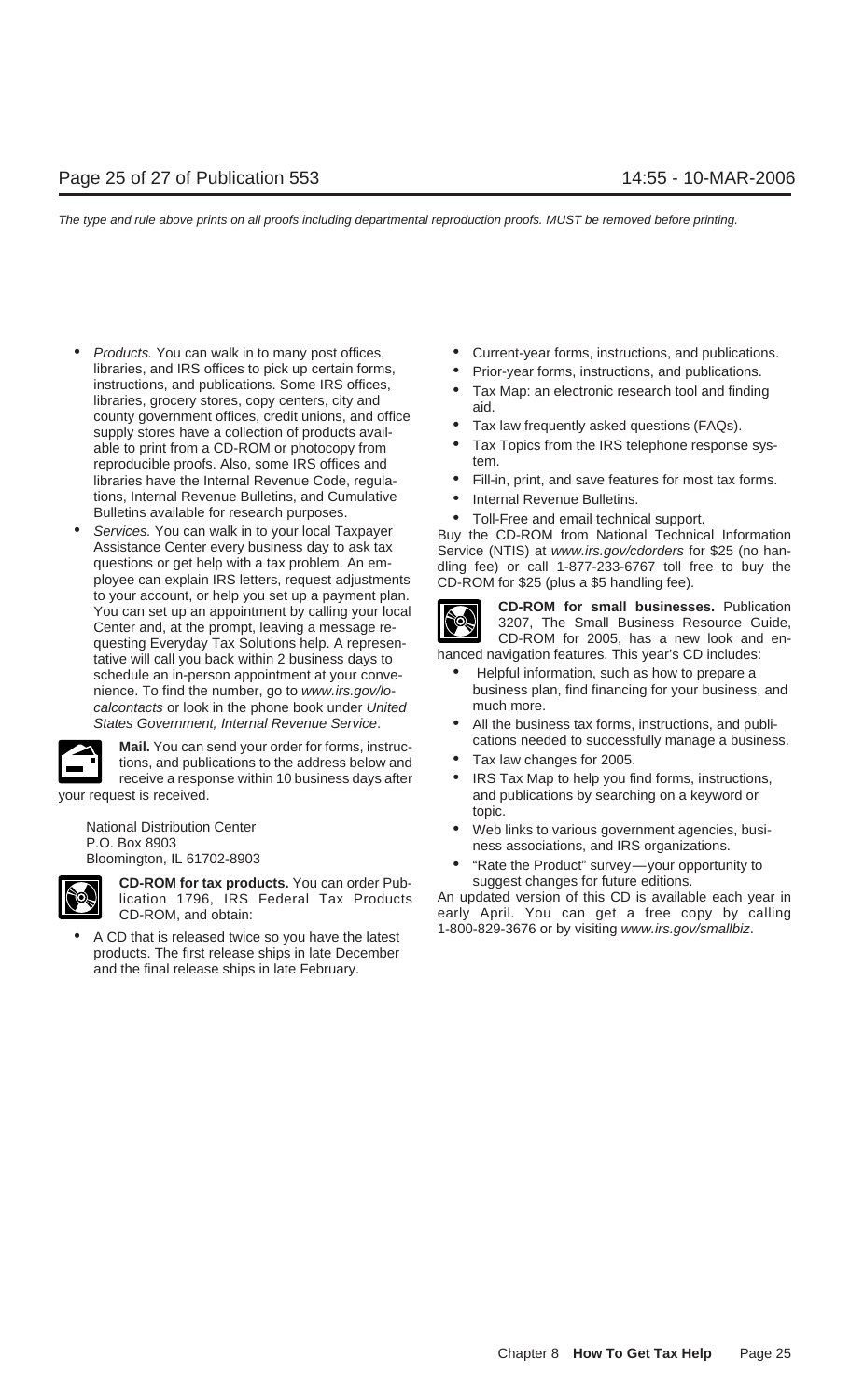| .<br>Investment 12, 15 building property  14 |           |    |
|----------------------------------------------|-----------|----|
| Nanoonyontional opiuso                       |           | ∩∩ |
|                                              | --------- |    |

| production  13, 15<br>Alternative minimum tax 5, 8<br>Residential energy 8<br>Foreign tax credit  22<br>Extension:<br>Welfare-to-work 14<br>Annual exclusion for gifts:<br>Work opportunity  14<br>To spouses who are not U.S.<br><b>Credits not allowed against</b><br>citizens  20<br><b>Assistance (See Tax help)</b> | Accelerated death benefits  4, 7<br>Acceptance agents  23<br>Airplanes, contributions of  6, | POSSESSIONS COIDORNION RELEASE TO<br>Qualified railroad track<br>maintenance  13<br>Renewable electricity, refined coal,<br>and Indian coal | Exchange rate, foreign<br><b>Exempt organizations, car</b><br>donations  6, 19<br>Exemption amount  5, 8                                       |
|--------------------------------------------------------------------------------------------------------------------------------------------------------------------------------------------------------------------------------------------------------------------------------------------------------------------------|----------------------------------------------------------------------------------------------|---------------------------------------------------------------------------------------------------------------------------------------------|------------------------------------------------------------------------------------------------------------------------------------------------|
|                                                                                                                                                                                                                                                                                                                          |                                                                                              |                                                                                                                                             | Expired tax benefits  11, 16<br>Extended tax deadlines  1<br>Form 7004  14<br><b>Extraterritorial income exclusion,</b><br>phaseout of  22, 23 |
|                                                                                                                                                                                                                                                                                                                          |                                                                                              |                                                                                                                                             |                                                                                                                                                |

| Deadlines, extended tax  1<br>Dependency exemption  2, 3 | Form 2290:<br>Repeal of installment                                                                                                                                                                                                                                                                                                                                                                                                                                                                                                                                                                      |
|----------------------------------------------------------|----------------------------------------------------------------------------------------------------------------------------------------------------------------------------------------------------------------------------------------------------------------------------------------------------------------------------------------------------------------------------------------------------------------------------------------------------------------------------------------------------------------------------------------------------------------------------------------------------------|
|                                                          | agreement 21                                                                                                                                                                                                                                                                                                                                                                                                                                                                                                                                                                                             |
|                                                          | Form 720, first quarter of 2006:                                                                                                                                                                                                                                                                                                                                                                                                                                                                                                                                                                         |
|                                                          | Air transportation taxes  22                                                                                                                                                                                                                                                                                                                                                                                                                                                                                                                                                                             |
|                                                          | Arrow shafts  22                                                                                                                                                                                                                                                                                                                                                                                                                                                                                                                                                                                         |
|                                                          | Diesel-water fuel emulsion  22                                                                                                                                                                                                                                                                                                                                                                                                                                                                                                                                                                           |
|                                                          | Registered credit card<br>issuers  22                                                                                                                                                                                                                                                                                                                                                                                                                                                                                                                                                                    |
| Natural gas gathering lines  12                          | Renewable diesel 22                                                                                                                                                                                                                                                                                                                                                                                                                                                                                                                                                                                      |
| Natural gas transmission                                 | Taxable tires  22                                                                                                                                                                                                                                                                                                                                                                                                                                                                                                                                                                                        |
|                                                          | Form 720, fourth quarter of 2005:                                                                                                                                                                                                                                                                                                                                                                                                                                                                                                                                                                        |
|                                                          | Fishing rods and fishing                                                                                                                                                                                                                                                                                                                                                                                                                                                                                                                                                                                 |
|                                                          | poles  21                                                                                                                                                                                                                                                                                                                                                                                                                                                                                                                                                                                                |
|                                                          | Gas guzzler tax  21                                                                                                                                                                                                                                                                                                                                                                                                                                                                                                                                                                                      |
|                                                          | Kerosene for use in aviation  21                                                                                                                                                                                                                                                                                                                                                                                                                                                                                                                                                                         |
|                                                          | Leaking underground storage tank                                                                                                                                                                                                                                                                                                                                                                                                                                                                                                                                                                         |
|                                                          | (LUST) tax  21                                                                                                                                                                                                                                                                                                                                                                                                                                                                                                                                                                                           |
|                                                          | Truck, trailer, and semitrailer                                                                                                                                                                                                                                                                                                                                                                                                                                                                                                                                                                          |
|                                                          | chassis and bodies, and                                                                                                                                                                                                                                                                                                                                                                                                                                                                                                                                                                                  |
| E                                                        |                                                                                                                                                                                                                                                                                                                                                                                                                                                                                                                                                                                                          |
|                                                          | Undyed diesel fuel and undyed                                                                                                                                                                                                                                                                                                                                                                                                                                                                                                                                                                            |
|                                                          | kerosene, use on a farm 21                                                                                                                                                                                                                                                                                                                                                                                                                                                                                                                                                                               |
|                                                          | Form 720, second quarter of 2006:                                                                                                                                                                                                                                                                                                                                                                                                                                                                                                                                                                        |
|                                                          | Oil spill liability tax  22                                                                                                                                                                                                                                                                                                                                                                                                                                                                                                                                                                              |
|                                                          | Form 720, third quarter of 2005:                                                                                                                                                                                                                                                                                                                                                                                                                                                                                                                                                                         |
|                                                          | Taxable tires  21                                                                                                                                                                                                                                                                                                                                                                                                                                                                                                                                                                                        |
|                                                          | Form:                                                                                                                                                                                                                                                                                                                                                                                                                                                                                                                                                                                                    |
|                                                          | 1098-C  6, 19                                                                                                                                                                                                                                                                                                                                                                                                                                                                                                                                                                                            |
| deduction  11                                            |                                                                                                                                                                                                                                                                                                                                                                                                                                                                                                                                                                                                          |
|                                                          |                                                                                                                                                                                                                                                                                                                                                                                                                                                                                                                                                                                                          |
| <b>Electric transmission</b>                             |                                                                                                                                                                                                                                                                                                                                                                                                                                                                                                                                                                                                          |
|                                                          |                                                                                                                                                                                                                                                                                                                                                                                                                                                                                                                                                                                                          |
|                                                          |                                                                                                                                                                                                                                                                                                                                                                                                                                                                                                                                                                                                          |
| <b>Empowerment zone business</b>                         |                                                                                                                                                                                                                                                                                                                                                                                                                                                                                                                                                                                                          |
|                                                          |                                                                                                                                                                                                                                                                                                                                                                                                                                                                                                                                                                                                          |
|                                                          | <b>Depletion:</b><br>Independent producers  12<br><b>Depreciation:</b><br>Electric transmission<br>property  12<br>Electric vehicles  11, 14<br>Section 179 deduction  11, 14<br>Trucks or vans  11<br>Depreciation limits  11, 14<br>Divorced parents  3<br>Domestic partners, California  4<br><b>Domestic production activities</b><br>deduction  12<br>Earned income credit 6, 10<br><b>Education benefits:</b><br>Education savings bond  4, 7<br>Lifetime learning credit 5, 8<br><b>Education savings bond</b><br><b>Educator expenses</b><br>Elective deferrals  17<br>Electric vehicles  10, 11 |

| 401(k) plans  17, 19<br>403(b) plans  18, 19                                         | Indian employment  16<br>Investment 12, 15<br>Lifetime learning $\dots\dots\dots\dots5, 8$<br>Nonconventional source | <b>Energy efficient commercial</b><br>building property<br>Estate tax applicable exclus<br>amount  |
|--------------------------------------------------------------------------------------|----------------------------------------------------------------------------------------------------------------------|----------------------------------------------------------------------------------------------------|
| А<br>Accelerated death benefits  4, 7                                                | Possessions corporation tax  16<br>Qualified railroad track                                                          | Estimated tax payments<br>Exchange rate, foreign<br>$taxes$                                        |
| Acceptance agents  23<br>Adoption  6, 10<br>Airplanes, contributions of  6,<br>19    | Renewable electricity, refined coal,<br>and Indian coal<br>production  13, 15                                        | <b>Exempt organizations, car</b><br>donations<br>Exemption amount                                  |
| Alternative minimum tax  5, 8<br>Foreign tax credit  22                              | Research  12<br>Residential energy 8                                                                                 | Expired tax benefits<br>Extended tax deadlines                                                     |
| <b>Annual exclusion for gifts:</b><br>To spouses who are not U.S.<br>Archer MSA 5, 8 | Welfare-to-work 14<br>Work opportunity  14<br><b>Credits not allowed against</b>                                     | <b>Extension:</b><br>Form 4868<br>Form 7004<br><b>Extraterritorial income exclu</b><br>nhaseout of |

| В<br>Boats, contributions of  6, 19                               | Deadlines, extended tax  1<br>Dependency exemption 2, 3                            | Form 2290:<br>Repeal of installment                                                   |
|-------------------------------------------------------------------|------------------------------------------------------------------------------------|---------------------------------------------------------------------------------------|
| С                                                                 | Depletion:<br>Independent producers  12                                            |                                                                                       |
| Cars, contributions of  6, 19                                     | Depreciation:                                                                      | Form 720, first quarter of 2006:<br>Air transportation taxes  22                      |
| Casualty and theft losses  1                                      |                                                                                    | Arrow shafts  22                                                                      |
| Child, new definition of                                          | Electric transmission<br>property  12                                              | Diesel-water fuel emulsion  22<br>Registered credit card                              |
| Clean-fuel vehicles  10                                           | Electric vehicles  11, 14                                                          | issuers  22                                                                           |
|                                                                   | Natural gas gathering lines  12                                                    | Renewable diesel 22                                                                   |
| Comments on publication  2                                        | Natural gas transmission                                                           | Taxable tires 22                                                                      |
| Contributions, charitable  11<br>Temporary suspension of          | Section 179 deduction  11, 14<br>Trucks or vans  11<br>Depreciation limits  11, 14 | Form 720, fourth quarter of 2005:<br>Fishing rods and fishing<br>Gas guzzler tax  21  |
| <b>Credits:</b>                                                   | Domestic partners, California  4                                                   | Kerosene for use in aviation  21                                                      |
| Additional child tax  4, 10<br>Alternative fuel vehicle refueling | <b>Domestic production activities</b>                                              | Leaking underground storage tank<br>(LUST) tax  21<br>Truck. trailer. and semitrailer |
| 10.15                                                             |                                                                                    |                                                                                       |

| Biodiesel and renewable diesel                           | Earned income credit 6, 10                  | Undved diesel fuel and undved     |
|----------------------------------------------------------|---------------------------------------------|-----------------------------------|
|                                                          | <b>Education benefits:</b>                  | kerosene, use on a farm 21        |
| Child and dependent care                                 | Education savings bond  4, 7                | Form 720, second quarter of 2006: |
|                                                          |                                             | Oil spill liability tax  22       |
|                                                          | Lifetime learning credit5, 8                | Form 720, third quarter of 2005:  |
| Clean renewable energy                                   | <b>Education savings bond</b>               | Taxable tires 21                  |
| Distilled spirits  12<br>District of Columbia first-time | exclusion  4, 7<br><b>Educator expenses</b> | Form:<br>1098-C  6, 19            |
| homebuyer  11                                            |                                             |                                   |
| Earned income  6, 10                                     | Elective deferrals  17                      |                                   |
| Electric vehicles  10                                    | <b>Electric transmission</b>                |                                   |
| Energy efficient appliance  15                           | $property \dots 12$                         |                                   |
| Energy efficient home  15                                | Electric vehicles  10, 11                   |                                   |
| Gulf bond  15                                            | <b>Empowerment zone business</b>            |                                   |
|                                                          |                                             |                                   |

| 401(k) plans  17, 19<br>403(b) plans  18, 19                                                                                                                                | Indian employment  16<br>Investment 12, 15<br>Lifetime learning  5, 8<br>Nonconventional source                                                                 | <b>Energy efficient commercial</b><br>building property  14<br>Estate tax applicable exclusion                                                               |
|-----------------------------------------------------------------------------------------------------------------------------------------------------------------------------|-----------------------------------------------------------------------------------------------------------------------------------------------------------------|--------------------------------------------------------------------------------------------------------------------------------------------------------------|
| А<br>Accelerated death benefits  4, 7<br>Acceptance agents  23<br>Adoption  6, 10<br>Airplanes, contributions of  6,<br>19                                                  | Possessions corporation tax  16<br>Qualified railroad track<br>maintenance  13<br>Renewable electricity, refined coal,<br>and Indian coal<br>production  13, 15 | Estimated tax payments  2<br>Exchange rate, foreign<br><b>Exempt organizations, car</b><br>donations  6, 19<br>Exemption amount  5, 8                        |
| Alternative minimum tax 5, 8<br>Foreign tax credit  22<br><b>Annual exclusion for gifts:</b><br>To spouses who are not U.S.<br>Archer MSA 5, 8<br>Assistance (See Tay help) | Research  12<br>Residential energy 8<br>Welfare-to-work 14<br>Work opportunity  14<br><b>Credits not allowed against</b>                                        | Expired tax benefits  11, 16<br>Extended tax deadlines  1<br>Extension:<br>Form 7004  14<br><b>Extraterritorial income exclusion,</b><br>phaseout of  22, 23 |

|                                                          | <b>Deadlines, extended tax</b> 1      | Form 2290:                        |
|----------------------------------------------------------|---------------------------------------|-----------------------------------|
| bats, contributions of  6, 19                            | Dependency exemption 2, 3             | Repeal of installment             |
|                                                          | <b>Depletion:</b>                     |                                   |
|                                                          | Independent producers  12             | Form 720, first quarter of 2006:  |
| ars, contributions of $\,\dots\ldots\,$ 6, 19            | Depreciation:                         | Air transportation taxes  22      |
| <b>asualty and theft losses</b> 1                        |                                       | Arrow shafts  22                  |
| hild, new definition of                                  | Electric transmission                 | Diesel-water fuel emulsion  22    |
| qualifying  2                                            | property  12                          | Registered credit card            |
| ean-fuel vehicles  10                                    | Electric vehicles  11, 14             | issuers  22                       |
| <b>ombat pay</b> 10                                      | Natural gas gathering lines  12       | Renewable diesel 22               |
| omments on publication  2                                | Natural gas transmission              | Taxable tires 22                  |
| ontributions, charitable  11                             |                                       | Form 720, fourth quarter of 2005: |
| Temporary suspension of                                  | Section 179 deduction  11, 14         | Fishing rods and fishing          |
|                                                          | Trucks or vans  11                    |                                   |
| Whaling captains  7                                      | Depreciation limits  11, 14           | Gas guzzler tax  21               |
| edits:                                                   |                                       | Kerosene for use in aviation  21  |
| Additional child tax 4, 10                               | Domestic partners, California  4      | Leaking underground storage tank  |
| Alternative fuel vehicle refueling                       | <b>Domestic production activities</b> |                                   |
|                                                          | deduction  12                         | Truck, trailer, and semitrailer   |
| Alternative motor vehicle  10,                           |                                       | chassis and bodies, and           |
| 14                                                       | Е                                     |                                   |
| Biodiesel and renewable diesel                           | Earned income credit 6, 10            | Undyed diesel fuel and undyed     |
|                                                          | <b>Education benefits:</b>            | kerosene, use on a farm 21        |
| Child and dependent care                                 | Education savings bond  4, 7          | Form 720, second quarter of 2006: |
|                                                          |                                       | Oil spill liability tax  22       |
|                                                          | Lifetime learning credit  5, 8        | Form 720, third quarter of 2005:  |
| Clean renewable energy                                   | <b>Education savings bond</b>         | Taxable tires 21                  |
|                                                          |                                       | Form:                             |
| Distilled spirits  12<br>District of Columbia first-time | <b>Educator expenses</b>              |                                   |
| homebuyer  11                                            | deduction  11                         |                                   |
| Earned income  6, 10                                     | Elective deferrals  17                |                                   |
| Electric vehicles  10                                    | <b>Electric transmission</b>          |                                   |
| Energy efficient appliance  15                           |                                       |                                   |
| Energy efficient home  15                                | Electric vehicles  10, 11             |                                   |
|                                                          | <b>Empowerment zone business</b>      |                                   |
| Hope 5,8                                                 |                                       |                                   |